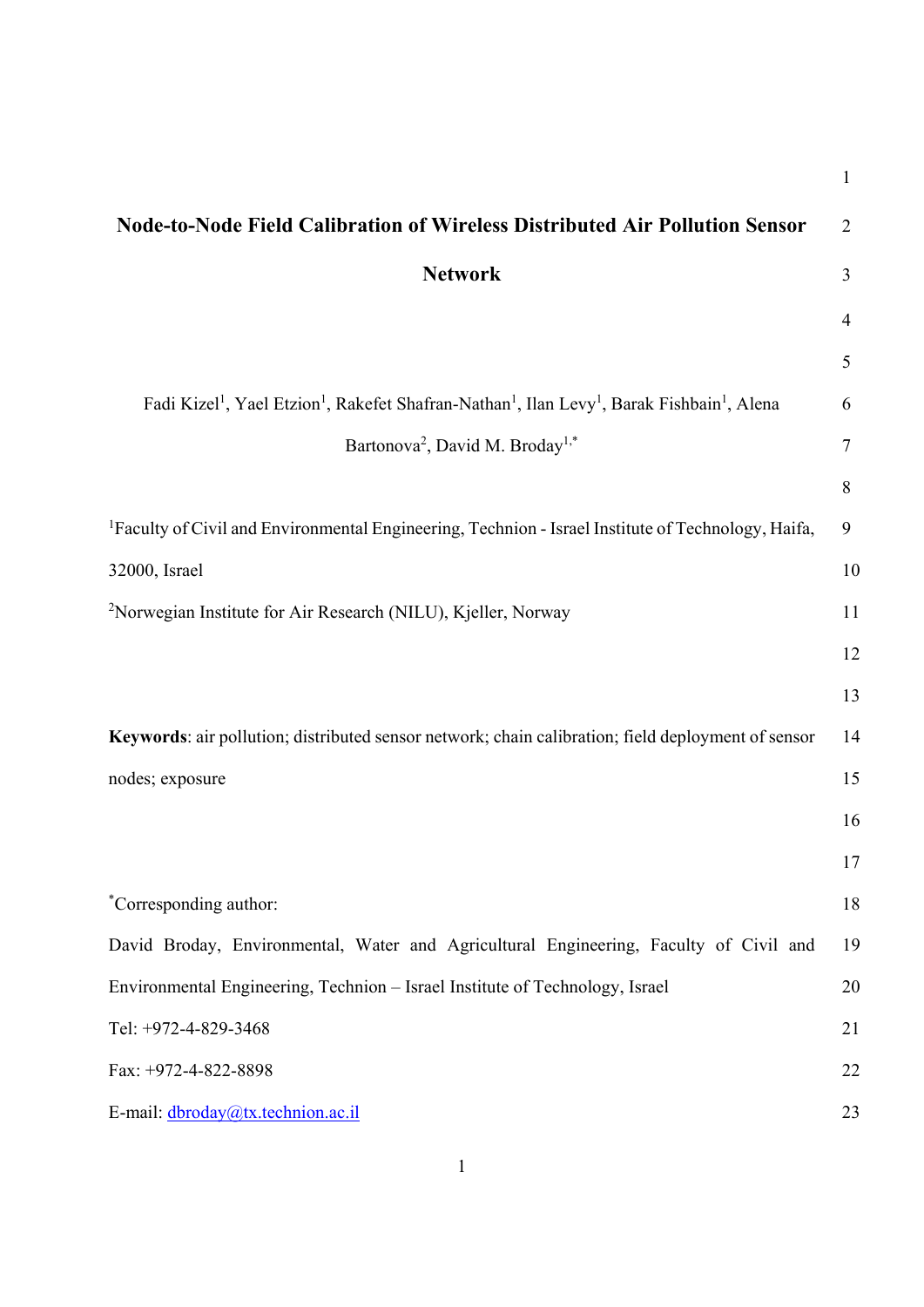#### **Abstract** 24

Low-cost air quality sensors offer high-resolution spatiotemporal measurements that can be used 25 for air resources management and exposure estimation. Yet, such sensors require frequent 26 calibration to provide reliable data, since even after a laboratory calibration they might not report 27 correct values when they are deployed in the field, due to interference with other pollutants, as a 28 result of sensitivity to environmental conditions and due to sensor aging and drift. Field calibration 29 has been suggested as a means for overcoming these limitations, with the common strategy 30 involving periodical collocations of the sensors at an air quality monitoring station. However, the 31 cost and complexity involved in relocating numerous sensor nodes back and forth, and the loss of 32 data during the repeated calibration periods make this strategy inefficient. This work examines an 33 alternative approach, a node-to-node (N2N) calibration, where only one sensor in each chain is 34 directly calibrated against the reference measurements and the rest of the sensors are calibrated 35 sequentially one against the other while they are deployed and collocated in pairs. The calibration 36 can be performed multiple times as a routine procedure. This procedure minimizes the total number 37 of sensor relocations, and enables calibration while simultaneously collecting data at the 38 deployment sites. We studied N2N chain calibration and the propagation of the calibration error 39 analytically, computationally and experimentally. The *in-situ* N2N calibration is shown to be 40 generic and applicable for different pollutants, sensing technologies, sensor platforms, chain 41 lengths, and sensor order within the chain. In particular, we show that chain calibration of three 42 nodes, each calibrated for a week, propagate calibration errors that are similar to those found in 43 direct field calibration. Hence, N2N calibration is shown to be suitable for calibration of distributed 44 sensor networks. 45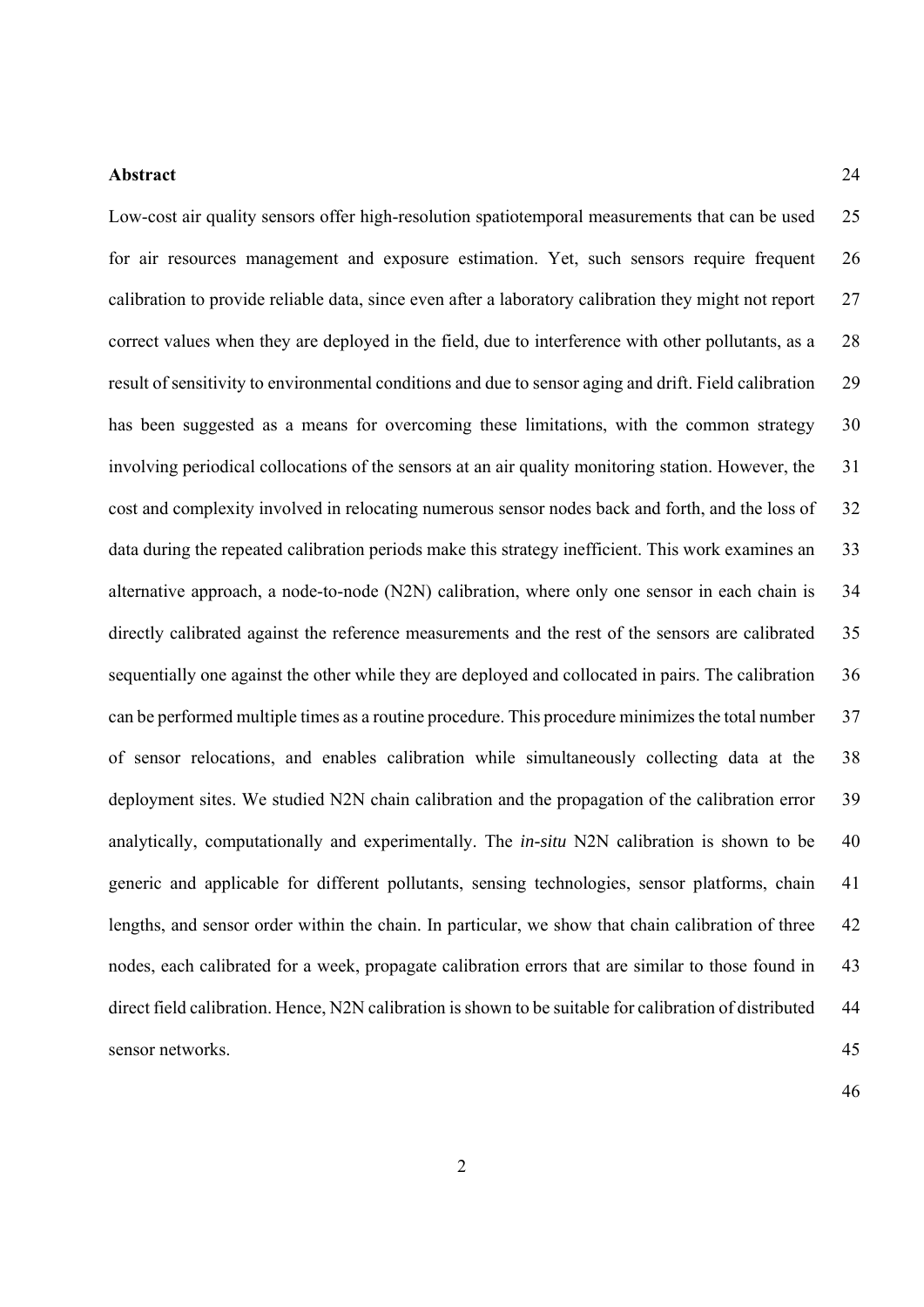#### **Capsule** 47

Node-to-node calibration is proposed as a general method for field calibration of wireless 48 distributed air-quality sensor networks. 49

# 50

**Introduction** 51

Air pollution is known to levy severe health effects and high risks for the public  $1-3$ , hence air 52 quality is regularly monitored in many regions worldwide. Regulatory air pollution monitoring is 53 mainly performed by stationary and routinely calibrated reference Air Quality Monitoring (AQM) 54 instruments, which measure the concentrations of different criteria pollutants, typically ozone  $(O_3)$ , 55 nitrogen oxides (NO<sub>x</sub>), carbon monoxide (CO), sulfur dioxide (SO<sub>2</sub>), and particulate matter (PM). 56 While AQM stations provide reliable and accurate measurements, they are expensive to install and 57 to operate, and require professional maintenance and personnel. Therefore, the spatial distribution 58 of AQM stations is rather sparse. The use of geospatial interpolation or regression methods for 59 estimating ambient concentrations of (and exposure to) monitored pollutants away from the AQM 60 stations is a common procedure for bridging over the sparse spatial availability of the observations 61  $4-8$ . Yet, such a mapping is significantly affected by the spatial distribution of the stations  $4$  and the 62 temporal resolution of the reported data, and may involve spatially biased model errors  $9$ . Such 63 model errors tend to propagate when concentration maps are used for, e.g., exposure estimation, 64 in particular in areas that are characterized by considerable spatiotemporal concentration 65 variability  $9-12$ . 66

Recently, miniaturization of sensor technology has enabled deployment of multi-sensor 67 Micro Sensing Units (MSUs, hereinafter nodes) as part of Wireless Distributed Sensor Networks 68 (WDSNs) for air quality measurements <sup>13-16</sup>. Dense deployment of such sensor nodes can capture 69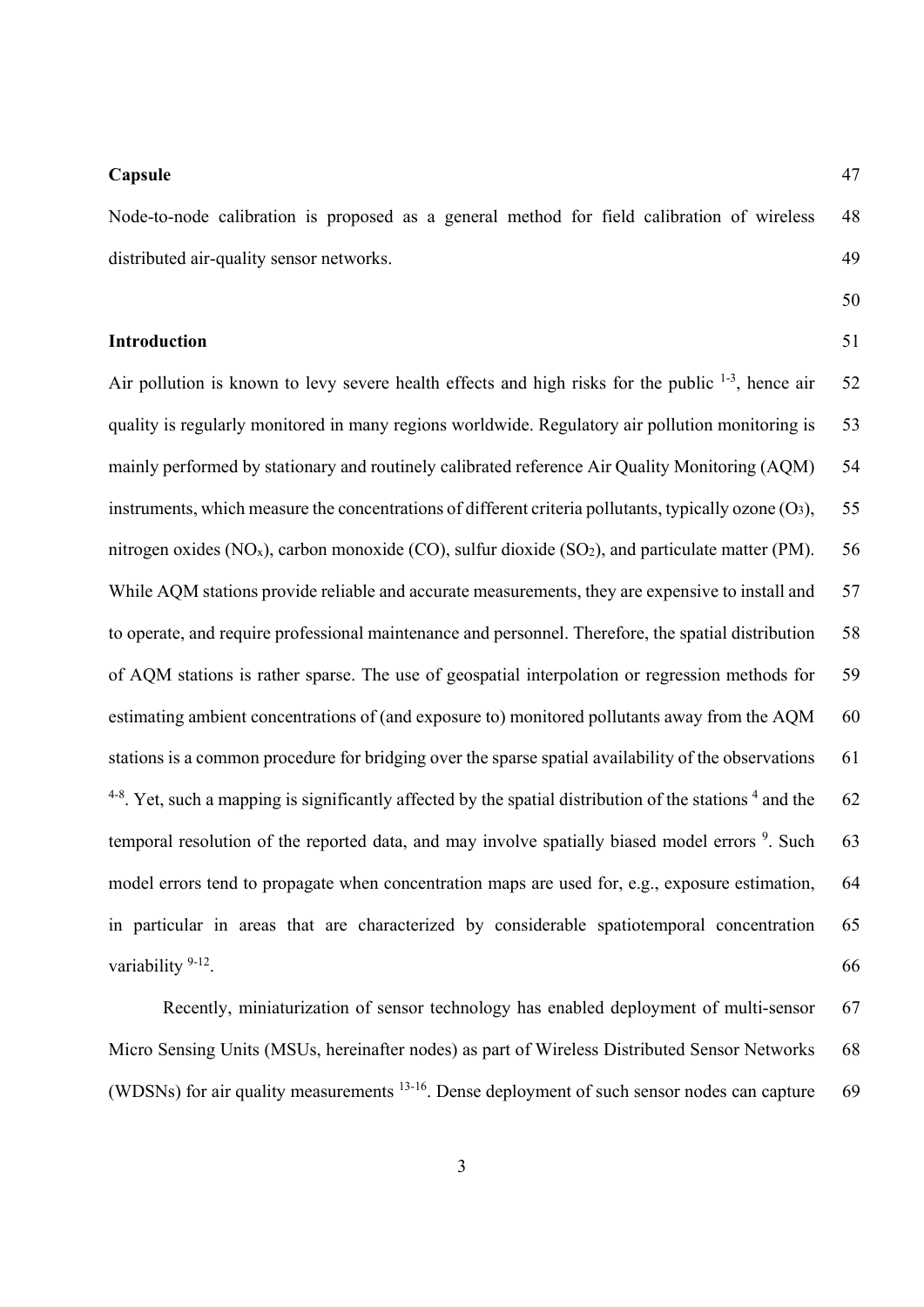the spatiotemporal variability of urban air pollution and provide more reliable exposure and risk 70 estimates. Yet, these sensors have limited accuracy <sup>16</sup>, tendency to degrade and age relatively fast 71  $17, 18$ , and they suffer from severe interference by co-existing airborne pollutants and 72 meteorological parameters <sup>19, 20</sup>. Many of these limitations are normally unaccounted for during 73 lab testing and calibration, which are performed in controlled chambers  $^{15, 20, 21}$ . These limitations 74 call for frequent field calibrations under real environmental conditions, to assure reliable 75 measurements. 76

Field calibration of WDSN sensors has been studied using the so-called collocation 77 procedure, where the nodes are placed next to a standard AQM station and the time series recorded 78 by the sensors are regressed against the co-measured AQM data <sup>15, 16, 19-25</sup>. Specifically, this 79 approach relies on placing the sensor next to a reference device for a certain time-period, averaging 80 the rich sensor data to fit the lower sampling frequency of the reference device, and performing a 81 pairwise linear-regression between the sensor and the AQM datasets. The regression coefficients 82 are then used to correct the sensor measurements and make them follow the reference data. 83

Let **y** and **x** be the registered measurements by the reference device and by the WDSN 84 sensor, respectively. Assuming a linear relationship between **y** and  $\mathbf{x}^{16, 24}$ , 85

$$
y = \alpha \cdot x + \beta + e \t{86}
$$

where  $\alpha$  and  $\beta$  are the slope and intercept of the linear model, respectively, and **e** is a vector of 87 the model errors, which are assumed to have a zero mean. Let  $\hat{\alpha}$  and  $\hat{\beta}$  be the estimated 88 coefficients that are obtained using the collocation data. The calibrated measurements,  $\hat{x}$ , are 89 given by: 90

$$
\hat{\mathbf{x}} = \hat{\alpha} \cdot \mathbf{x} + \hat{\beta} \tag{2}
$$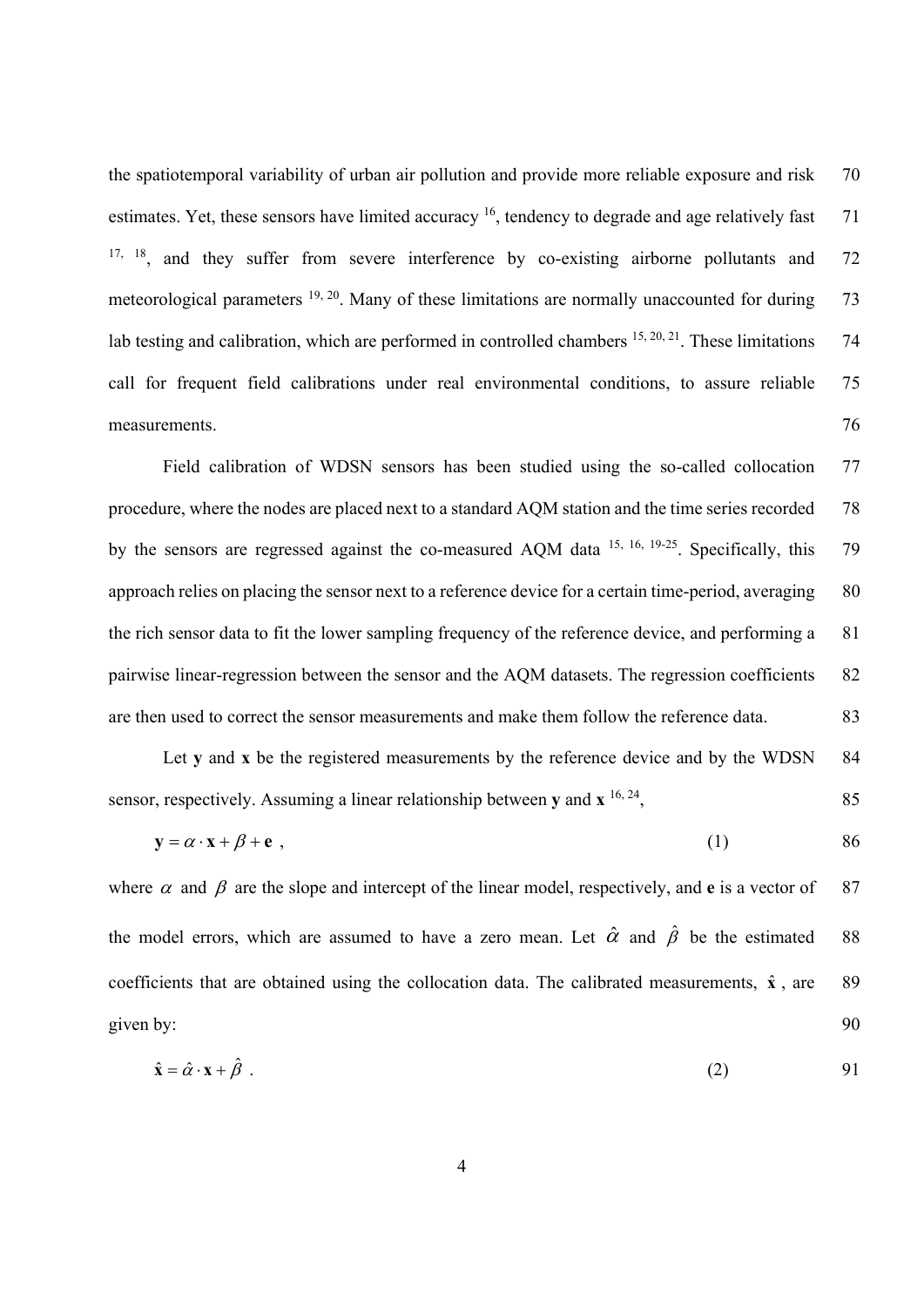It is noteworthy that the length of the collocation period in which the sensors are adjacent to the 92 AQM station until a reliable calibration is obtained may vary, depending on the environmental 93 conditions <sup>16, 18, 26, 27</sup> and the sensor technology <sup>21, 22</sup>. Moreover, relocating the sensor nodes to the 94 AQM station for calibration is labor intensive, and for a WDSN with a large number of nodes can 95 become cumbersome. Frequent relocations of nodes to the AQM station for calibration involve 96 also loss of measurements until the sensors are returned to their prescribed deployment sites. As 97 such, this strategy counteracts the main advantage of the WDSN concept – richness and continuous 98 data. 99

A field calibration procedure that does not require collocation at an AQM station has been 100 suggested <sup>28</sup> for cases where the measurement errors comply with certain limitations. Yet, since 101 the sensors are calibrated against the mean reading of all the reporting WDSN nodes, they may 102 still provide values that do not conform with those measured by a reference device. For example, 103 if all the sensors have a systematic measurement error this method will come short of reporting 104 accurate concentrations <sup>16</sup>. 105

We propose here an alternative strategy, designated node-to-node (N2N) calibration. The 106 idea is to employ chain calibration of the sensors in the field, with minimal interruption to the 107 continuous measurement and fewer hops of the nodes between their deployment sites and the 108 reference (AQM) site. Whereas N2N calibration is not limited to stationary nodes, for simplicity 109 we assume in the following WDSNs with stationary nodes. WDSN sensors require proactive 110 frequent calibrations, therefore a calibration procedure that involves a smaller number of 111 collocations at AQM stations is advantageous as it enables versatile calibration logistics. 112 Moreover, continuous measurement at the deployment sites guarantees little missing data and 113 better spatial and temporal analyses. Reducing the number of collocations is also cost effective 114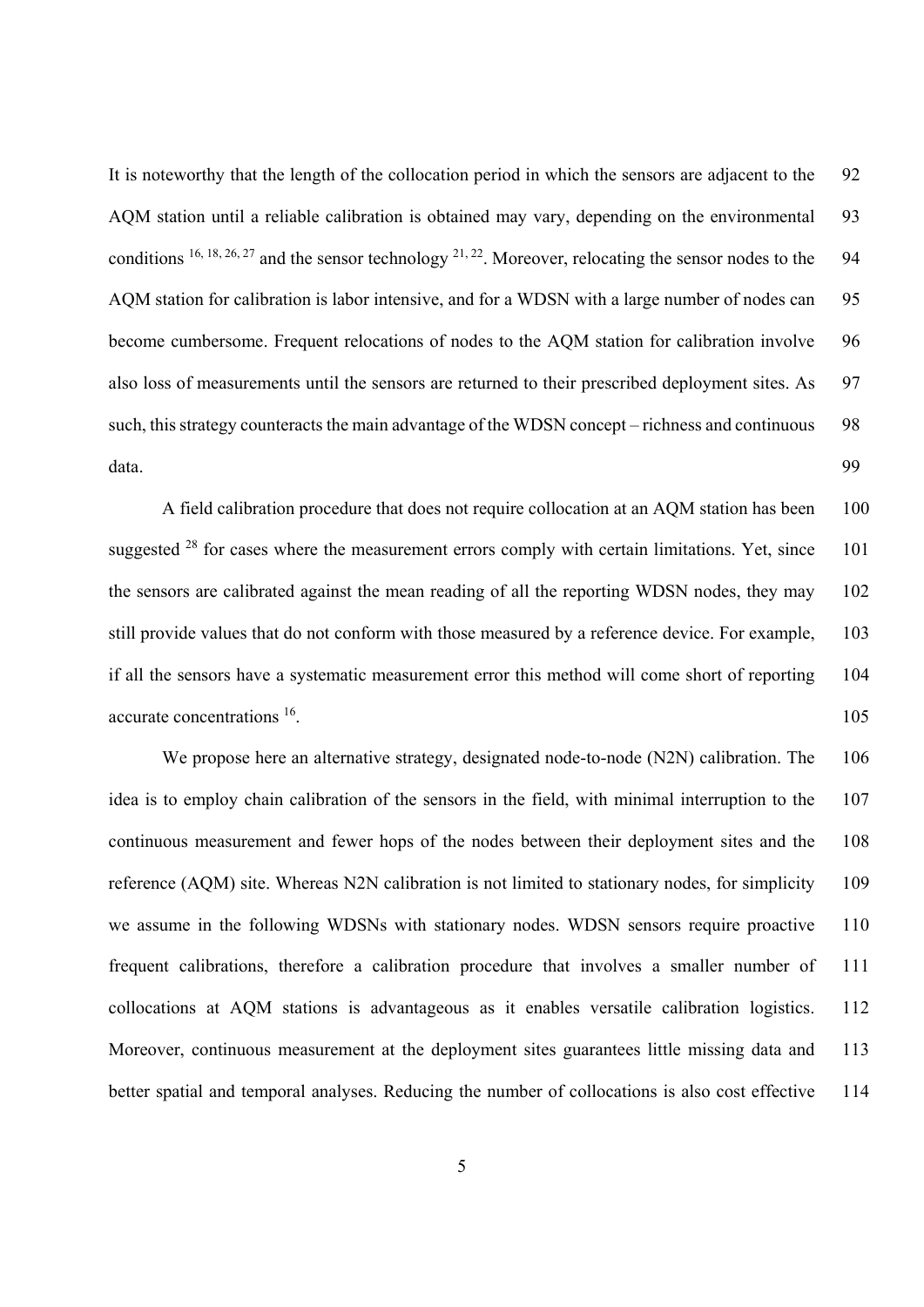and environmental friendly, since WDSNs may be deployed quite far from AQM stations, i.e. the 115 nodes may be closer to each other than to a distant AOM station. 116

Let AQM  $\leftarrow u_1 \leftarrow u_2 \leftarrow u_3 \leftarrow \cdots \leftarrow u_{n-1} \leftarrow u_n$  represent a sequence of collocated nodes, 117 such that sensor  $u_1$  is collocated next to an AQM instrument for a period *T*. Then it is relocated 118 and collocated with sensor  $u_2$  (during a non-overlapping period *T*). Next, sensor  $u_2$  is relocated 119 and collocated with sensor  $u_3$  (during a non-overlapping period *T*), etc. Finally, the last sensor  $u_n$  120 is collocated next to sensor  $u_{n-1}$ . At this stage, sensor  $u_n$  can be N2N calibrated against the AQM 121 data. Yet, the process can end also by relocating sensor  $u_n$  to the AQM station, such that the N2N 122 calibration process can be evaluated. Namely, the N2N calibration procedure proposes that all the 123 sensors  $\{u_1, u_2, \dots, u_n\}$  are calibrated one against the other in a sequential manner, with all of them 124 (but  $u_1$ ) not collocated at the AQM station. In fact, N2N calibration has been suggested before but 125 its mathematical model for stationary nodes was developed only for two sequential sensor pairings 126  $27, 29$ . Similarly, N2N calibration of mobile sensors was also suggested by pairing events, inherent 127 for roaming sensors mounted on vehicles <sup>18</sup>, using Geometric Mean Regression (GMR) to reduce 128 the propagation of the calibration error relative to Ordinary Least Squares (OLS) regression. 129 However, the study accounted only for the slope and disregarded the effect of the intercept on the 130 accumulated calibration error. 131

Here, we study N2N calibration of stationary sensors both analytically, computationally, 132 and experimentally, demonstrating the effect of the number and order of the nodes on the 133 propagation of calibration coefficient errors (slope and intercept) and the overall calibration 134 uncertainty. We present a detailed derivation of chain calibration equations and of the respective 135 error propagation, followed by computational results that confirm the analytical derivation and 136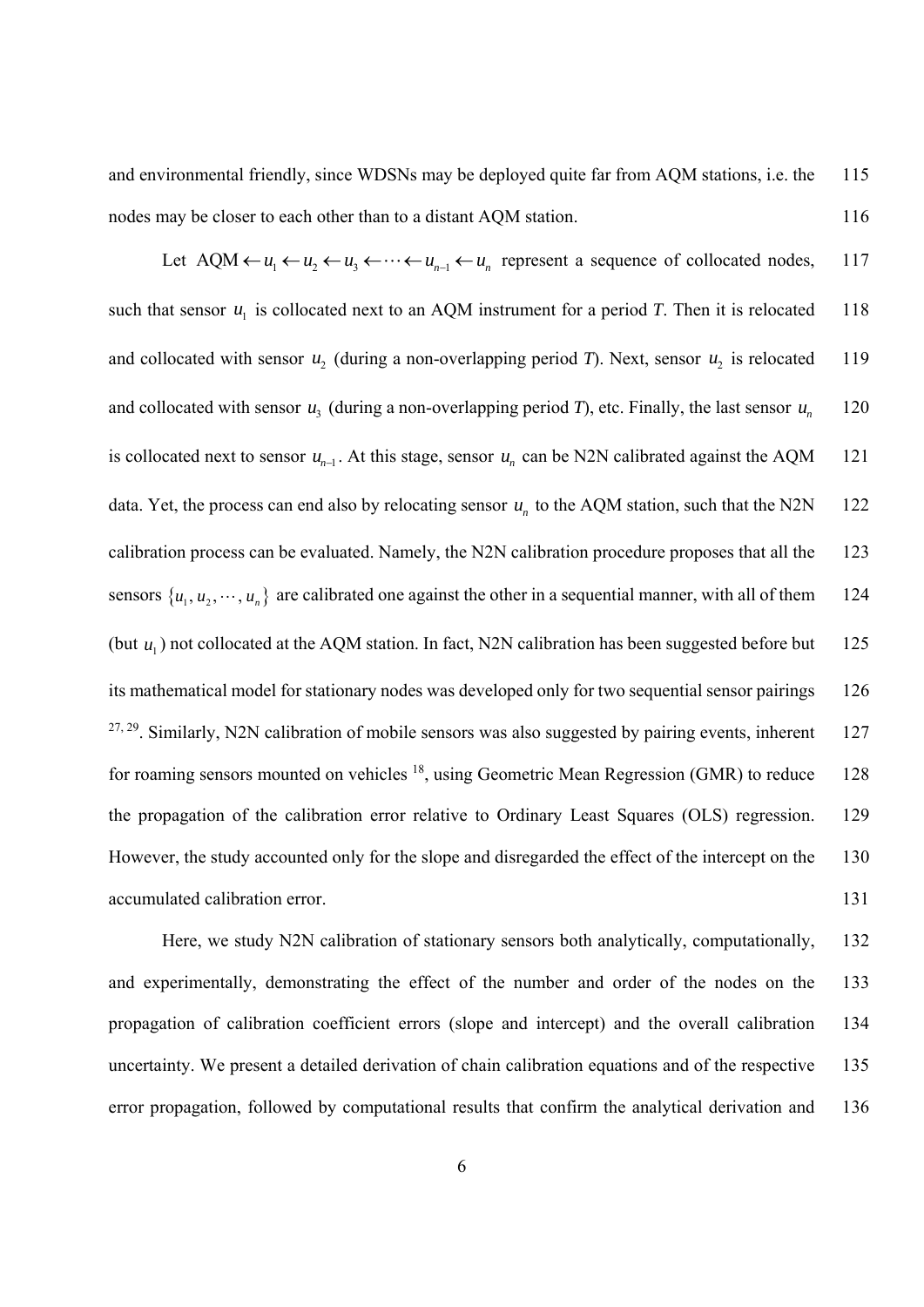reveal certain limitations of the process. Next, experimental results of WDSN nodes that were first 137 collocated at an AQM station and then deployed in the field are presented, and the N2N calibration 138 process and the propagation of calibration errors throughout the network are demonstrated. We 139 conclude by discussing the suitability of the method for field calibration of air quality WDSNs. 140

#### **Methods** 142

# 141

# *Theoretical aspects of node-to-node calibration* 143

Let sensor  $u_1$  be collocated next to an AQM reference device for a time-period  $T_1$  and let sensor 144  $u_2$  be collocated next to sensor  $u_1$  for a consecutive time-period  $T_2$  that does not overlap with  $T_1$  145 (Fig. 1). Assuming linear relationships between the sensors' and the AQM station data, the N2N 146 calibration process implies that for any pollutant we can obtain the calibrated measurements,  $\hat{\mathbf{x}}_2$ , 147 of sensor *u*2 by applying Eq. (2) sequentially. Namely, by performing a sequence of sensor-to- 148 sensor calibration we can first obtain  $\hat{\mathbf{x}}_{\text{AQM}\leftarrow 1}$ , i.e. calibration of the raw data from sensor *u*<sub>1</sub> against 149

the reference AQM data, 150

$$
\hat{\mathbf{x}}_{\text{AQM}\leftarrow 1} = \hat{\alpha}_1 \cdot \mathbf{x}_1 + \hat{\beta}_1 \tag{3}
$$

and then use the calibrated sensor to indirectly calibrate sensor *u*2 to the reference AQM records, 152 by calibrating it to  $u_1$  while they are collocated, 153

$$
\hat{\mathbf{x}}_2 = \hat{\alpha}_1 \cdot \hat{\mathbf{x}}_1 + \hat{\beta}_1 = \hat{\alpha}_1 \cdot \left( \hat{\alpha}_2 \cdot \mathbf{x}_2 + \hat{\beta}_2 \right) + \hat{\beta}_1 = \left( \hat{\alpha}_1 \cdot \hat{\alpha}_2 \right) \cdot \mathbf{x}_2 + \left( \hat{\alpha}_1 \cdot \hat{\beta}_2 + \hat{\beta}_1 \right) . \tag{4}
$$

Clearly, a similar chain calibration can be applied for longer sensor sequences. For example, for a 155 chain of three sensors that are calibrated against each other during non-overlapping time-periods 156 with only one sensor collocated next to a reference device, the equivalent expression is 157

$$
\hat{\mathbf{x}}_3 = \hat{\alpha}_1 \left( \hat{\alpha}_2 \left( \hat{\alpha}_3 \mathbf{x}_3 + \hat{\beta}_3 \right) + \hat{\beta}_2 \right) + \hat{\beta}_1 = \left( \hat{\alpha}_1 \cdot \hat{\alpha}_2 \cdot \hat{\alpha}_3 \right) \mathbf{x}_3 + \left( \hat{\alpha}_1 \cdot \hat{\alpha}_2 \cdot \hat{\beta}_3 + \hat{\alpha}_1 \cdot \hat{\beta}_2 + \hat{\beta}_1 \right) .
$$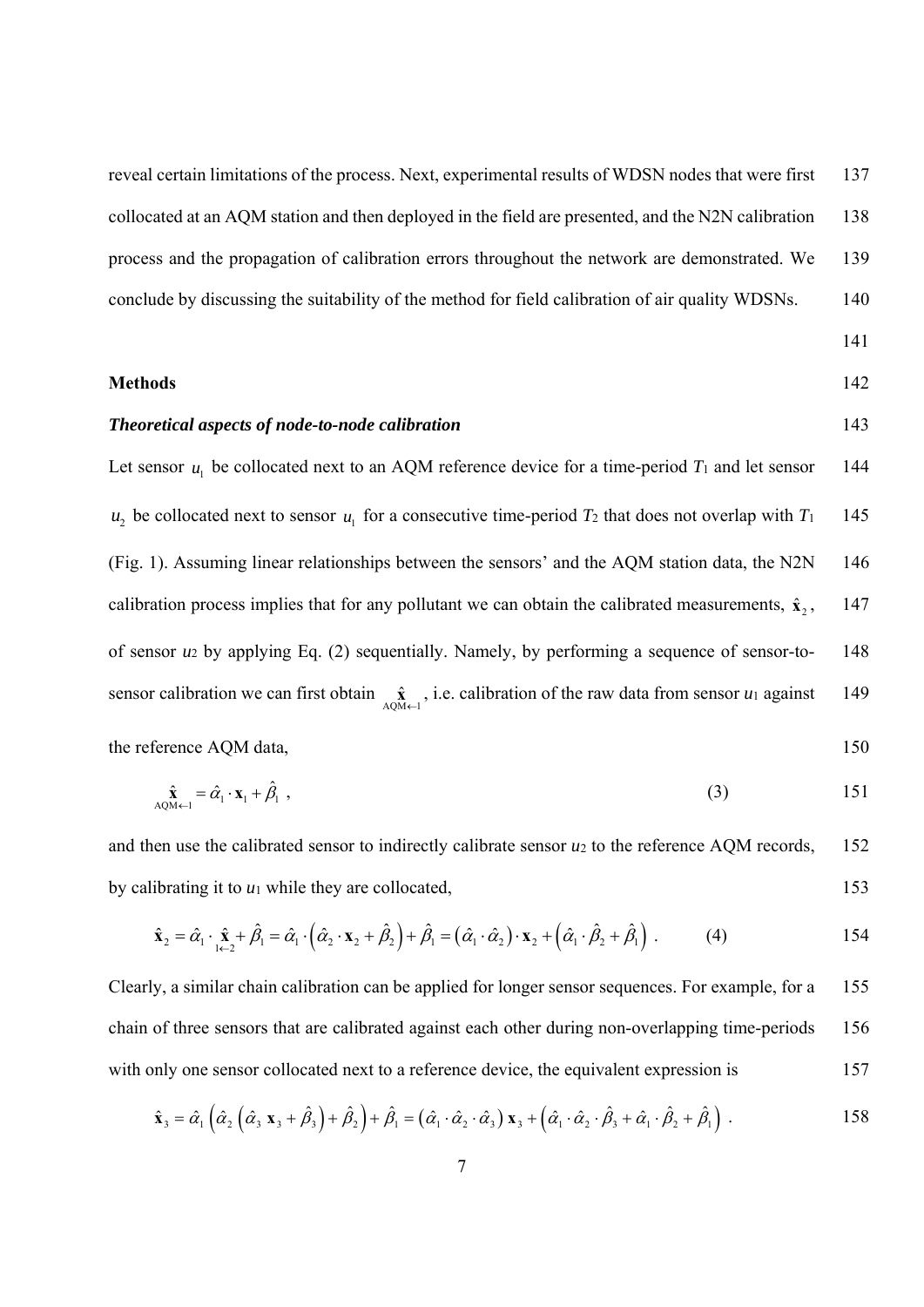$(5)$  159

This expression can be easily generalized to a sequence of *n* sensors in a row, with the calibrated 160 measurements of the *n*th sensor,  $\hat{\mathbf{x}}_n$ , being 161

$$
\hat{\mathbf{x}}_n = \left(\prod_{i=1}^n \hat{\alpha}_i\right) \cdot \mathbf{x}_n + \sum_{j=2}^n \left(\left(\prod_{i=1}^{j-1} \hat{\alpha}_i\right) \cdot \hat{\beta}_j\right) + \hat{\beta}_1 \tag{6}
$$

Due to the linear nature of the process, Eq. (6) reveals that the order of the sensors in the calibration 163 sequence is unimportant. In a more concise writing, the linear regression of  $u_n$  against the AQM 164 data can be written as 165

$$
\hat{\mathbf{x}}_n = \hat{\alpha}_{A \text{QM}\leftarrow n} \cdot \mathbf{x}_n + \hat{\beta}_{A \text{QM}\leftarrow n} \tag{7}
$$

where  $167$ 

$$
\hat{\alpha}_{AQM \leftarrow n} = \prod_{i=1}^{n} \hat{\alpha}_i , \qquad (8)
$$

and 169

$$
\hat{\beta}_{\text{AQM}\leftarrow n} = \sum_{j=2}^{n} \left( \left( \prod_{i=1}^{j-1} \hat{\alpha}_i \right) \cdot \hat{\beta}_j \right) + \hat{\beta}_1 \tag{9}
$$

It is noteworthy that  $\hat{\alpha}$  depends on all the estimated sensor-to-sensor regression slopes,  $\hat{\alpha}_i$ , 171 and that the intercept, AQM ˆ *n*  $_{\beta}$  $\hat{\mathcal{C}}_{\leftarrow n}$ , is affected both by the slopes,  $\hat{\alpha}_i$ , (except for  $\hat{\alpha}_n$ ) and the intercepts, 172

 $\hat{\beta}_i$ . Consequently, the estimation errors of the regression coefficients of each sensor in the 173 calibration chain propagate throughout the N2N calibration procedure and accumulate in the 174 overall calibration error. Yet, as will be demonstrated, by carefully tracking the propagation of the 175 calibration errors throughout the N2N calibration it may be possible to detect the failure of specific 176 sensors. 177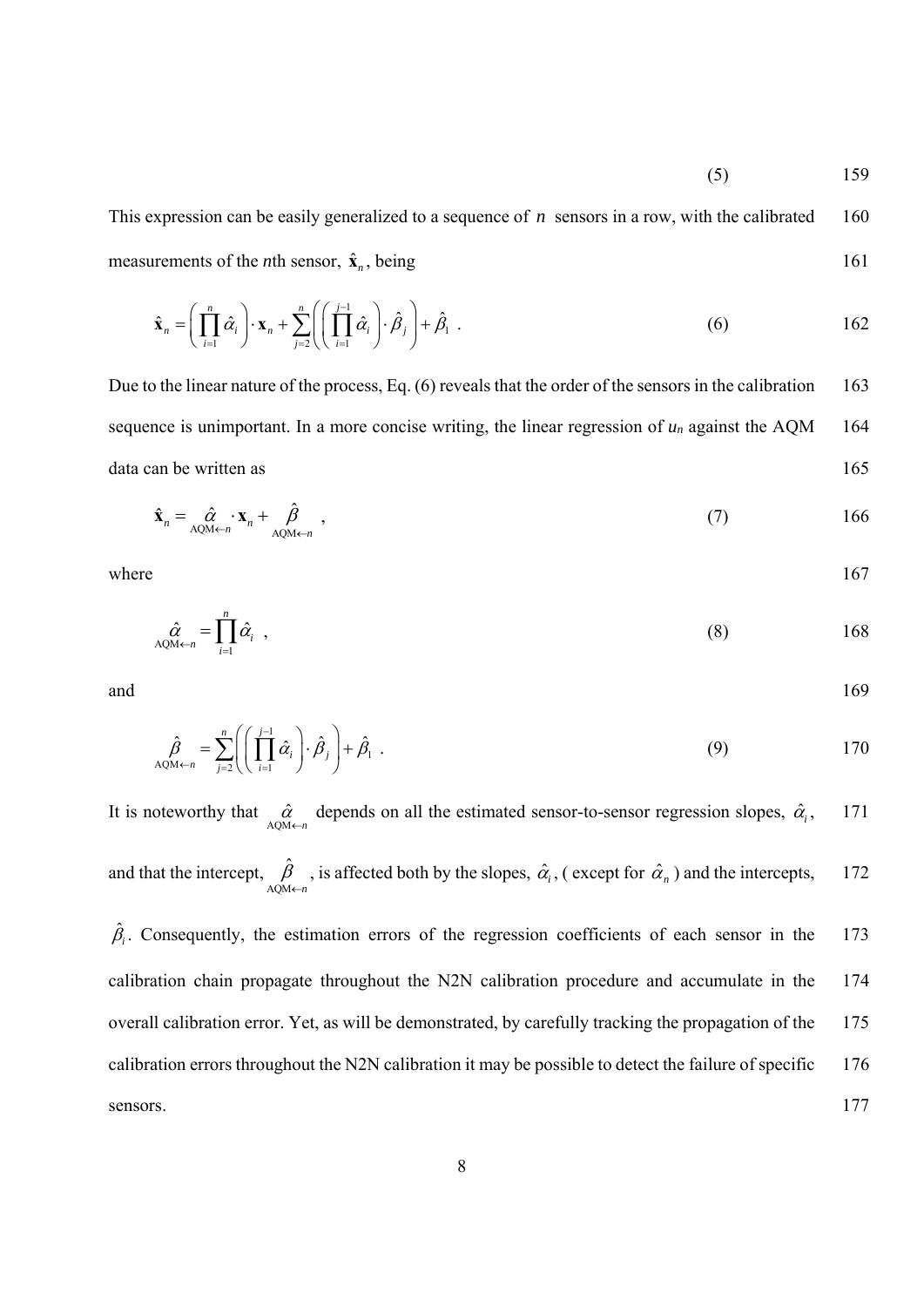

Figure 1. Schematic representation of the N2N calibration process. In blue are the sensors' initial 180 deployment locations. Black dashed arrows represent sequential relocations of the sensor nodes, 181 with time progressing from left to right and with each dashed line representing a non-overlapping 182 period of *T* days (for practical reason,  $T_i \equiv T$ ). Blue arrows represent node-to-AQM or N2N 183 calibrations, with time progressing from left to right and with each arrow representing a new 184 calibration period. Collocation sites are designated by boxes. The double headed red arrow 185 represents the first *T*-days period following the current *n*·*T* days sequence length, where both 186 evaluation of the N2N calibration and analysis of the propagation of the calibration errors can be 187 performed, and correction measures can be applied by re-calibrating the *n*th sensor. This sensor 188 serves as the first calibrated sensor in a new calibration sequence. 189

178

# *Error propagation in N2N calibration* 191

Let  $s_{\hat{\alpha}_i}^2$ ,  $s_{\hat{\beta}_i}^2$ , and  $s_{\hat{\alpha}_i\hat{\beta}_i}$  be the variance and covariance of the calibration coefficients  $\hat{\alpha}_i$  and  $\hat{\beta}$ *i* 192 between sensors  $u_i$  and  $u_{i-1}$  (where  $u_0$  is the reference AQM sensor). For simplicity, we designate 193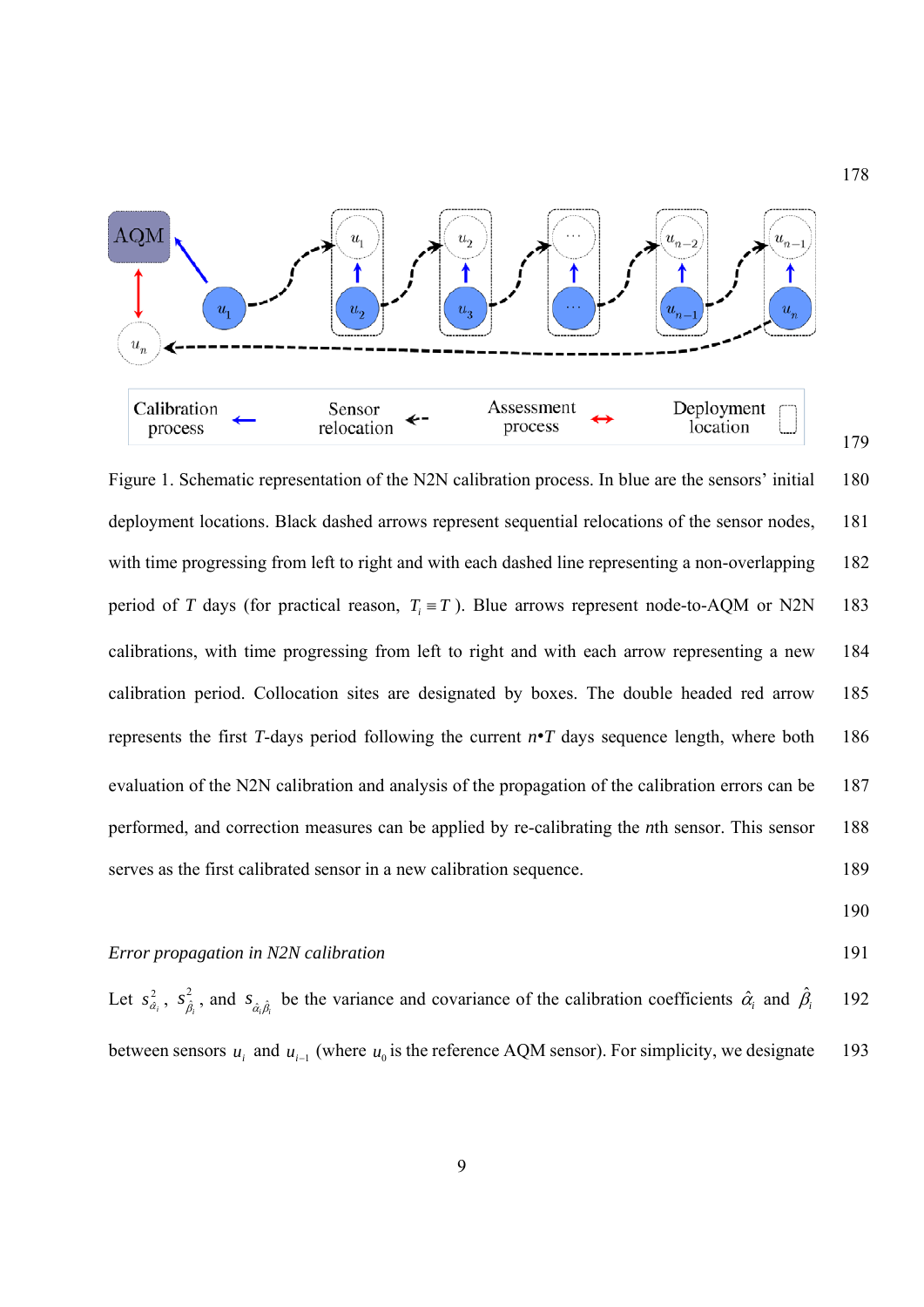$\hat{\alpha} = \hat{\alpha}$  and AQM  $\hat{B} = \hat{B}$ *n*  $\beta = \beta$  $\leftarrow$  $=$   $\beta$  . According to the error propagation theorem <sup>30</sup>, the errors of these 194

calibration coefficients are given by 195

$$
s_{\hat{\alpha}} = \sqrt{\sum_{i=1}^{n} \left(\frac{\partial \hat{\alpha}}{\partial \hat{\alpha}_i}\right)^2 s_{\hat{\alpha}_i}^2 + \sum_{i=1}^{n} \left(\frac{\partial \hat{\alpha}}{\partial \hat{\beta}_i}\right)^2 s_{\hat{\beta}_i}^2 + \sum_{i=1}^{n} \left(\frac{\partial \hat{\alpha}}{\partial \hat{\alpha}_i} \cdot \frac{\partial \hat{\alpha}}{\partial \hat{\beta}_i} s_{\hat{\alpha}_i \hat{\beta}_i}\right),
$$
(10)

$$
s_{\hat{\beta}} = \sqrt{\sum_{i=1}^{n} \left(\frac{\partial \hat{\beta}}{\partial \hat{\alpha}_i}\right)^2 s_{\hat{\alpha}_i}^2 + \sum_{i=1}^{n} \left(\frac{\partial \hat{\beta}}{\partial \hat{\beta}_i}\right)^2 s_{\hat{\beta}_i}^2 + \sum_{i=1}^{n} \left(\frac{\partial \hat{\beta}}{\partial \hat{\alpha}_i} \cdot \frac{\partial \hat{\beta}}{\partial \hat{\beta}_i} s_{\hat{\alpha}_i \hat{\beta}_i}\right),
$$
(11)

Using Eqs. (8) and (9) for calculating the partial derivatives of  $\hat{\alpha}$  and  $\hat{\beta}$  (see details in the 198 electronic Supporting Information) and assuming that they are uncorrelated (e.g.  $s_{\hat{\alpha},\hat{\beta}} = 0$ , see 199 justification below), the calibration error of any measurement by sensor  $u_n$ , i.e. which accompanies 200 Eq. (7), is 201

$$
s_{\hat{x}_n} = \sqrt{\left(\frac{\partial \hat{x}_n}{\partial \hat{\alpha}}\right)^2 s_{\hat{\alpha}}^2 + \left(\frac{\partial \hat{x}_n}{\partial \hat{\beta}}\right)^2 s_{\hat{\beta}}^2} = \sqrt{x_n^2 s_{\hat{\alpha}}^2 + s_{\hat{\beta}}^2},
$$
\n(12)

where  $x_n$  is an element of  $\mathbf{x}_n$ . The normalized calibration error is 203

$$
\tilde{s}_{\hat{x}_n} = \frac{s_{\hat{x}_n}}{x_n} = \sqrt{\frac{x_n^2 s_{\hat{\alpha}}^2 + s_{\hat{\beta}}^2}{x_n^2}} = \sqrt{s_{\hat{\alpha}}^2 + \frac{s_{\hat{\beta}}^2}{x_n^2}} \tag{13}
$$

Due to having  $x_n^2$  in the denominator of Eq. (13), the normalized calibration error has a lower 205 bound ( $\lim_{x_n\to\infty} \tilde{s}_{\hat{x}_n} = s_{\hat{\alpha}}$ ) but it is unbounded for very low  $x_n$ . Thus, in general, low measurements  $(x_n)$  206 are expected to show higher normalized calibration errors. Moreover, Eqs. (10)-(13) suggest that 207 the overall calibration error increases with the length of the calibration sequence. 208

209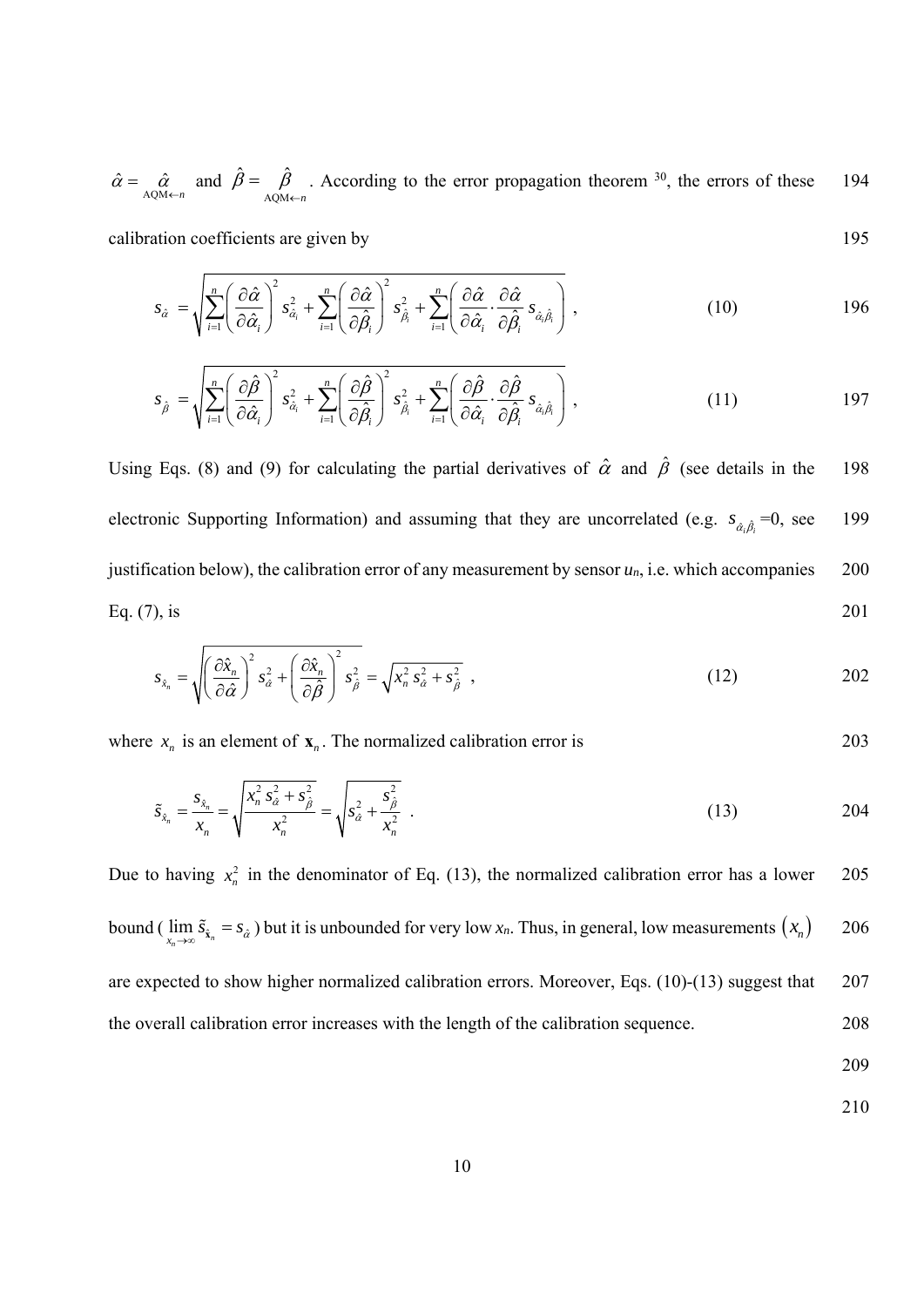#### *Computational calculation of the propagation of calibration errors* 211

To examine the theoretical predictions (Eq. 13), we used half hourly  $O_3$  concentrations measured 212 during 14 days in winter 2014 by 16 collocated sensor nodes (Elm, Perkin Elmer, USA; see sensor 213 specifications in the SI), and calculated the linear regression coefficients between each pair of 214 sensors (120 pairs in total). The negligible mean covariance between the slope and the intercept, 215  $s_{\hat{\alpha}, \hat{\beta}_i} = -0.04 \pm 0.03$ , supports our assumption to ignore it in Eq. (12). Starting with a single pair 216 of sensors (i.e. a chain length of one), we simulated adding one sensor at a time and generating 217 sensor sequences of increasing lengths, from one and up to 20 sensors. To simulate the N2N 218 calibration process, the sensor sequence was developed by drawing a random pair from all the 219 permissible possibilities, accounting for the last sensor that has been added but allowing the use 220 of sensors more than once throughout the calibration process (as will be demonstrated in the field 221 study, Fig. S1). To avoid a possible selection bias, construction of the calibration chains was 222 repeated 10 times, creating 10 different sequences for each sensor-chain length. The regression 223 coefficients between each pair in the sequence were used for calculating the normalized calibration 224 error, Eq. (13), as sensors were added to the chains. 225

As derived theoretically, the normalized calibration error is larger for lower concentrations, 226  $x_n$ , regardless of the sensor sequence length, and it increases with the sensor sequence length (Fig.  $227$ 2) and can attain large values for long chains. However, this can be circumvented by avoiding long 228 calibration chains and/or by using better sensors (e.g. super-nodes), since the rate at which the 229 calibration errors accumulate depend on the performance of individual sensors. In general, more 230 accurate sensors enable maintaining longer calibration chains before the error exceeds a preset 231 threshold. 232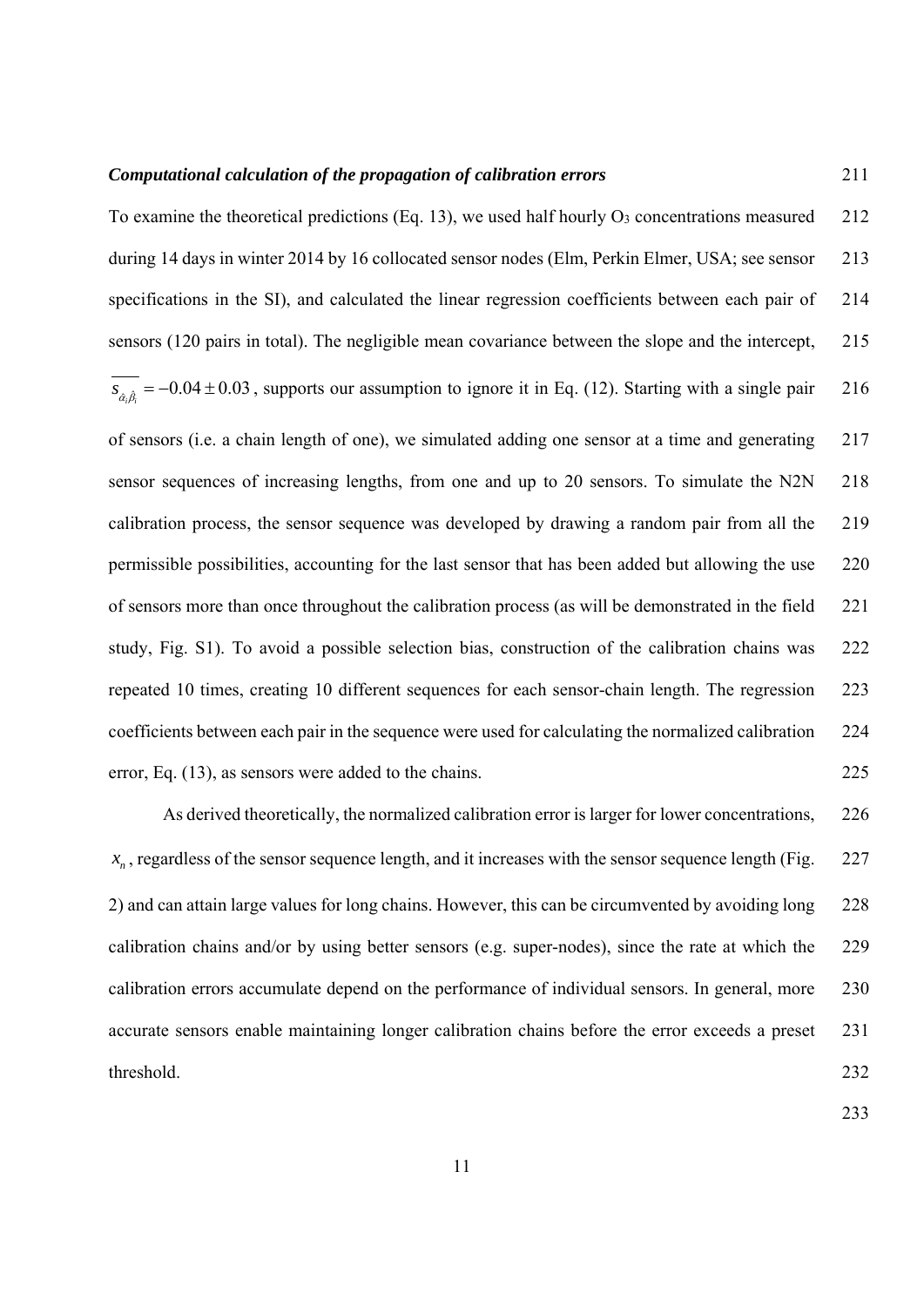

Figure 2. Normalized calibration errors (Eq. 13) of N2N calibration as a function of the length of 235 the sensor sequence. The curves represent average results of 10 chains for which the concentration 236 reported by the last sensor to be added,  $x_n$ , is as noted. The color of the dots represents the STD 237 of the 10 chains (of the same length and  $x_n$ ). 238

#### 239

234

# **Experimental design** 240

# *Study area* 241

To evaluate the N2N calibration procedure (Fig. 1), air quality measurements were conducted in 242 the Neve Shaanan neighborhood and at the Atzmaut downtown area of the Mediterranean coastal 243 city of Haifa, Israel (Fig. 3). Collocation measurements were performed at two AQM stations, 244 located in two different yet typical urban microenvironments. The Neve Shaanan (NSH) AQM 245 station is located in a planar residential area on the northeastern slop of Mount Carmel, about 200 246 m a.s.l. A major road crosses the neighborhood and connects the northeastern and southwestern 247 slopes of the Carmel Ridge, passing through the Ziv junction - a small yet busy neighborhood 248 commercial area. The mean traffic volume in the neighborhood during the day ranges from 300 249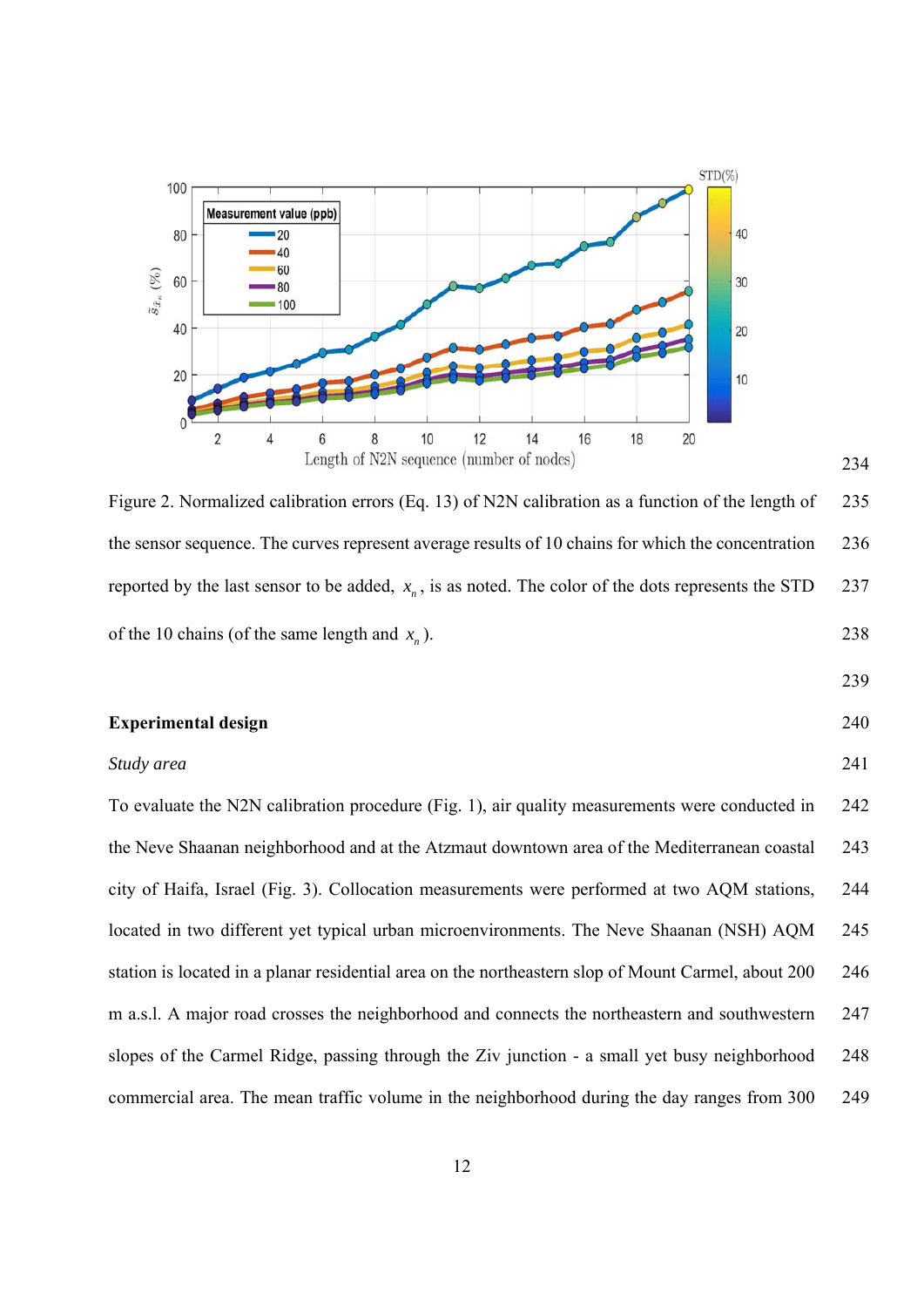vehicles  $h^{-1}$  in quiet roads and up to 2000 vehicles  $h^{-1}$  in the neighborhood main artery. The 250 Atzmaut (ATZ) AQM station is a roadside (e.g. transportation affected) site, located in a 251 downtown commercial area near the Haifa harbor and train station. The mean daytime traffic 252 volume in its vicinity is  $\sim$  3000 vehicles h<sup>-1</sup>. 253

254



Figure 3. Study area, with the Neve Shaanan and Atzmaut AQM stations (marked by triangles) 256 and the Neve Shaanan neighborhood (marked by a red polygon). 257

258

255

#### *Sensor technologies* 259

Two ambient pollutants were studied: NO (a primary pollutant emitted in urban areas mainly by 260 traffic) and  $\Omega_3$  (a secondary pollutant). The measurements of these pollutants were performed by 261 distinct sensor technologies and platforms. Namely, ambient  $O<sub>3</sub>$  concentrations were measured 262 using metal oxide (MO) sensors (Aeroqual, New Zealand) mounted in Elm nodes (Perkin Elmer, 263 USA) 16 whereas NO concentrations were measured using electrochemical (EC) sensors 264 (AlphaSense, UK) mounted in AQMesh pods (Geotech, UK)<sup>15</sup> (see the SI for additional sensor 265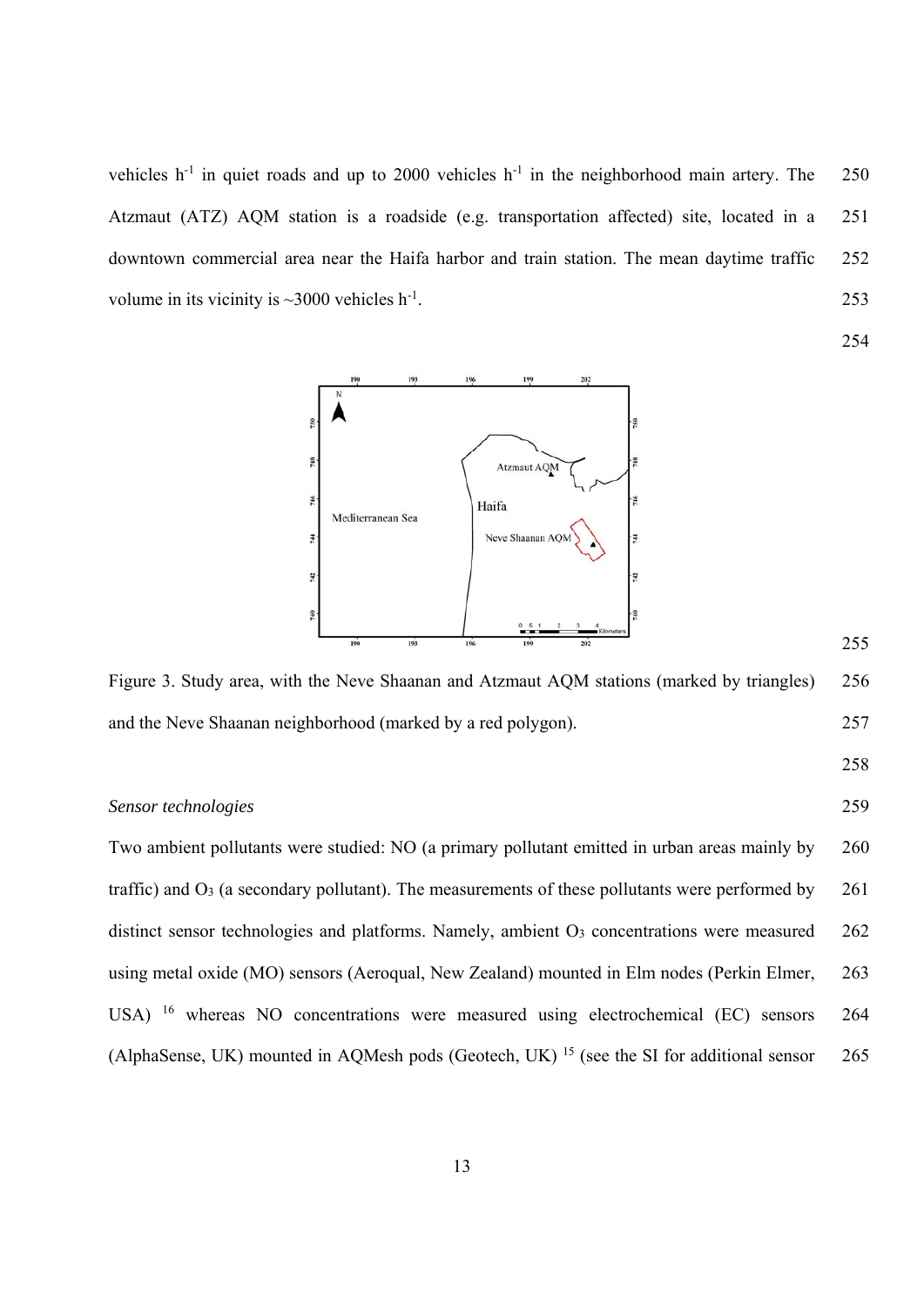specifications). Data were recorded every 30 min  $(O_3)$  and 15 min  $(NO)$  by the two WDSN arrays 266  $(Table 1).$  267

268

|             |                  | <b>Sensor type</b>         |                    |                    |                           |
|-------------|------------------|----------------------------|--------------------|--------------------|---------------------------|
| Experiment* | <b>Pollutant</b> | $\&$ platform <sup>†</sup> | <b>Sensor ID</b>   | <b>AOM</b> station | <b>Collocation period</b> |
| Set 1       | O <sub>3</sub>   | $MO$ (PE)                  | 414, 422, 624, 626 | Neve Shaanan       | $(29/04/14) - (28/05/14)$ |
| Set 2       | O <sub>3</sub>   | $MO$ (PE)                  | 418, 621, 620      | Neve Shaanan       | $(09/06/14) - (10/07/14)$ |
| Set 3       | N <sub>O</sub>   | EC(GT)                     | 135, 136, 468      | Atzmaut            | $(03/02/15) - (26/02/15)$ |
| Set 4       | NO               | EC(GT)                     | 220, 465, 471      | Atzmaut            | $(27/02/15) - (28/04/15)$ |

\* Sensor data in Sets 1 & 2 were re-sampled from the original time resolution (15 min) to the AQM time resolution (30 min). AQM270 in Sets 3 & 4 were re-sampled from the original time resolution (5 min) to the sensor time resolution (15 min). 271

† MO – metal oxide, EC – electrochemical, PE - Perkin Elmer (USA), GT – Geotech (UK) 272

273

# *Calibration period* 274

It has been shown <sup>16</sup> that convergence of the estimated regression coefficients requires a minimum 275 calibration period. Let  $t_c$  be the number of collocation days needed until convergence of the 276 calibration coefficients is attained. *T* be the actual number of days of sensor collocations, and  $\tau = 277$ be the number of days a sensor can operate reliably between consecutive calibrations. Assuming 278  $t_c$  and  $\tau$  to be constant (i.e. not to change from collocation to collocation or among seasons), the 279 N2N calibration (Fig. 1) can be applied for a sequence length of  $n = \tau/T$  sensors before re- 280 collocation at the AQM station of one of the nodes. Both  $\tau$  and  $t_c$  are sensor characteristics that 281 depend on the quality of the sensors and their sensitivity to the measurement conditions (physical 282 environment, meteorology, etc.) <sup>16,19,20</sup>. On the other hand, *T* can be arbitrary as long as  $T \ge t_c$ . 283

Table 1. Details of the collocation campaigns. 269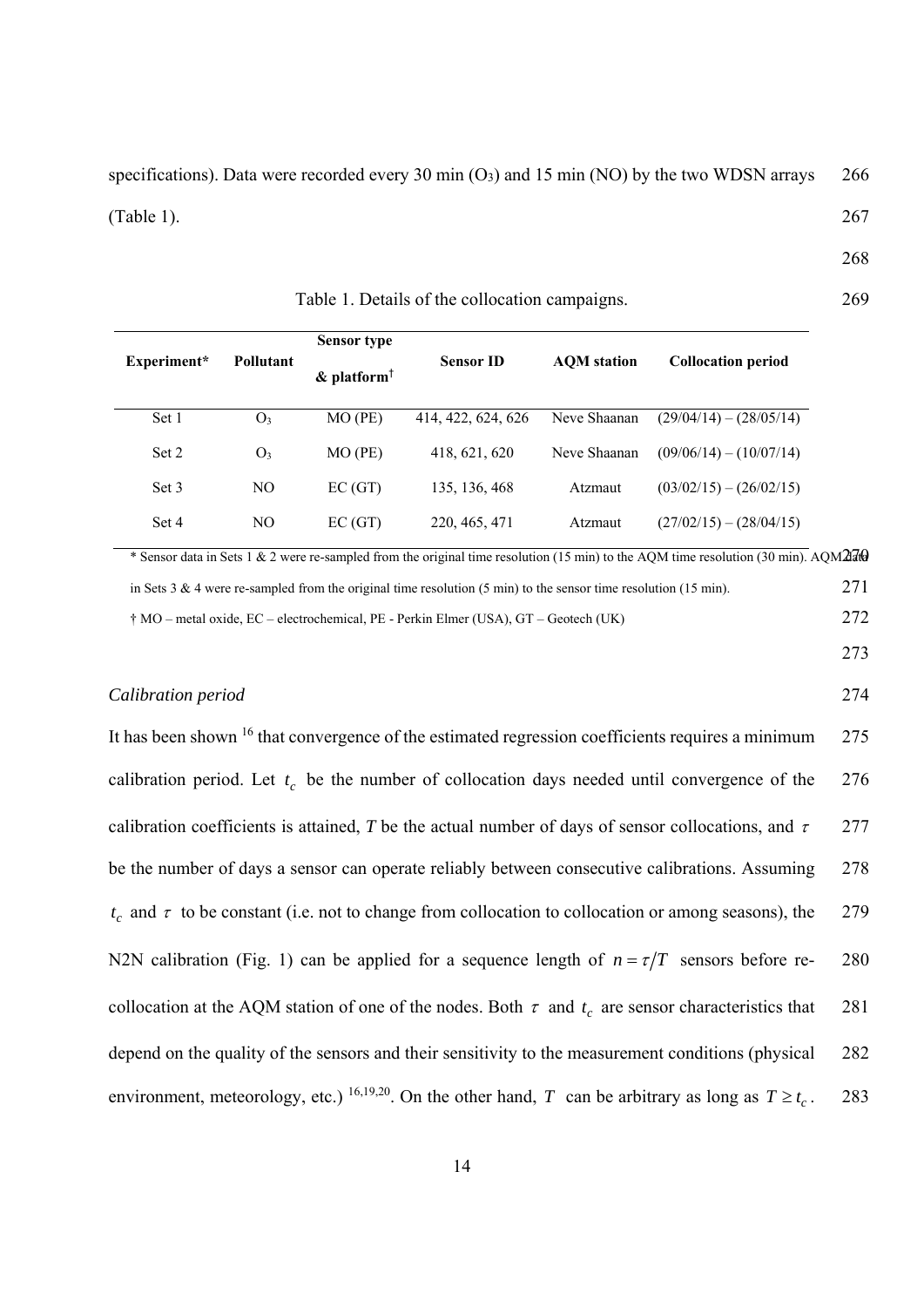Clearly, smaller *T* values enable longer chain sequences, *n*. It is noteworthy that according to the 284 N2N calibration scheme (Fig. 1), each sensor is relocated and calibrated only once in  $\tau$  days. 285 Moreover, applying a continuous N2N calibration, each sensor will be eventually collocated at the 286 AQM station once in  $n \cdot \tau$  days (for a period of *T* days) and directly calibrated against data 287 collected by the AQM reference instrument. Since  $\tau$  depends on the sensor technology and 288 environmental conditions, it must be carefully assessed as part of the calibration scheme. Based 289 on our previous work <sup>16, 20</sup>, a conservative estimate of  $\tau$  for both the O<sub>3</sub> and NO sensors used in 290 this study is six weeks (based on continuous sensor monitoring for up to five months and 291 accounting solely for sensor aging). 292

The minimum number of collocation days needed for reliable calibration of a given sensor 293 type,  $t_c$ , was determined based on the convergence of the calibration coefficients and of the 294 regression goodness of fit (coefficient of determination,  $R^2$ ). We calculated the linear regression 295 (Eq. 2) based on an increasing number of records, taking 24 h (i.e. daily) incremental steps as 296 practical time steps of a field calibration procedure. Specifically, each additional calibration day 297 added 48  $(O_3)$  or 96 (NO) data points. The actual number of collocation days for a given sensor 298 type, *T*, was set as the fixed (protocol) period for field calibration of all the sensors of this type 299 throughout the study, both against the reference AQM device and against each other. Due to 300 practical reasons, we applied a common *T* that was suitable for both sensor technologies, as 301 explained below. Initially, all the sensor nodes were collocated at the AQM stations (Table 1), 302 enabling easy assessment of the required calibration period. 303

304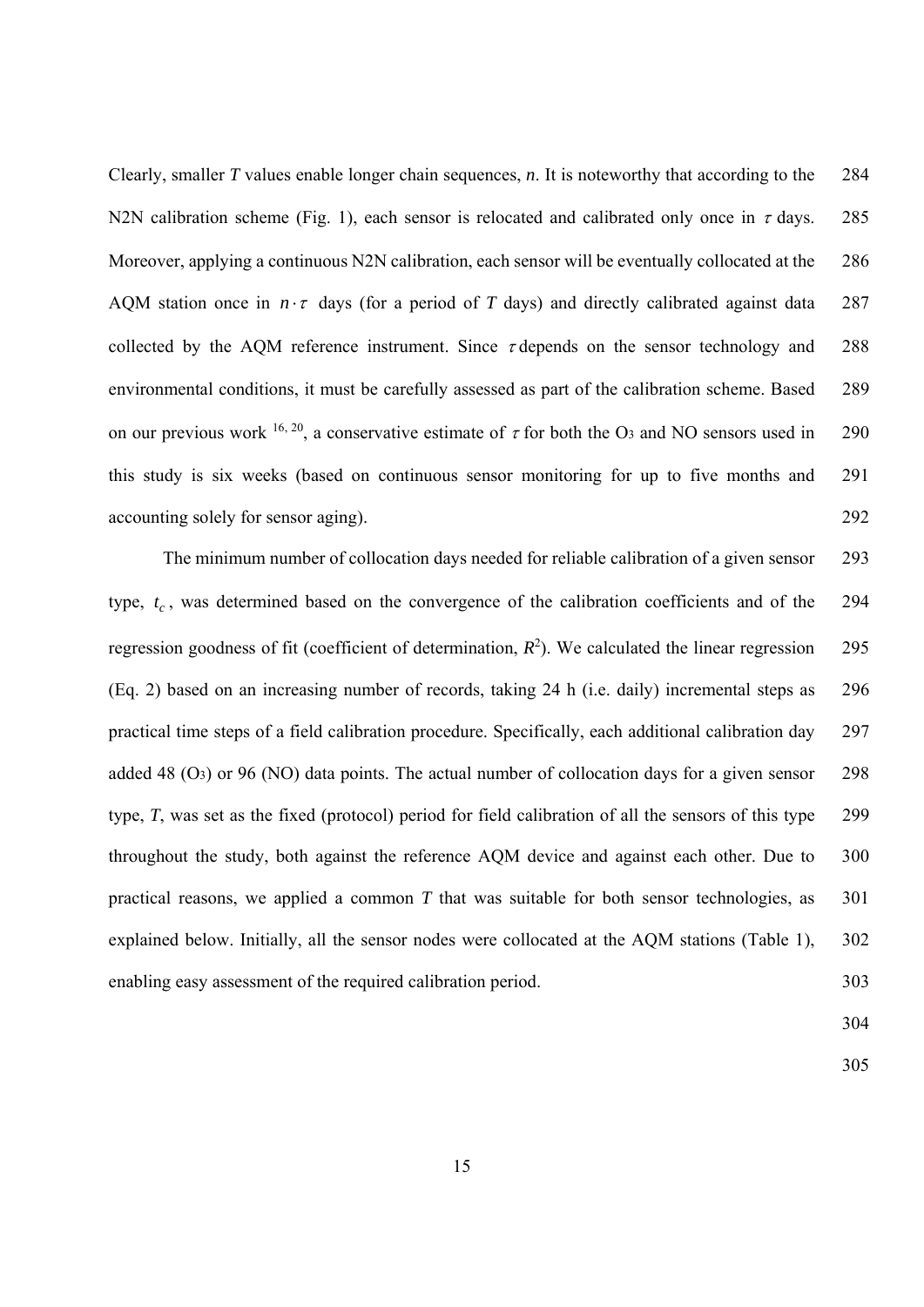# *N2N chain calibration* 306

N2N chain calibration was studied using two experimental designs: with the nodes collocated 307 solely at the two AOM stations and while they were deployed as an operative WDSN in the Neve 308 Shaanan study area. In the former, we used data from Sets 1-4 (Table 1), where the sensors were 309 next to the NSH or AZT AQM stations. Two scenarios were examined for each Set, with the same 310 sensor in each scenario calibrated using three sensor chains (sequences) of different lengths: a 311 direct calibration of the sensor against the AQM device and indirect calibration through one or two 312 intermediate sensors. Based on our results, we set the number of collocation days used for 313 calibration, *T*, for both sensor-to-AQM and sensor-to-sensor for one week. The calibration error 314 was calculated for each of the above sequences by comparing the calibrated data of the last sensor 315 in the chain against the AQM reference data, using records that were not used for the N2N 316 calibration. This design enabled us to compare direct calibration and N2N calibration under 317 identical environmental conditions and time-periods, i.e. with minimal uncertainty. Moreover, this 318 design enabled evaluation of N2N calibration for a varying length of the sensor chains, and thus 319 to compare the actual propagation of the calibration errors with the computational predictions (Fig. 320 2). 321

In the second experimental design, we tested N2N calibration under real deployment 322 conditions against data from an AQM reference device, using five Elm nodes deployed across the 323 Neve Shaanan neighborhood, Haifa, between 29/4-29/7, 2014 (with only one node initially 324 collocated at the AQM station, Figs. 1 and S1). The dynamic deployment plan of the O3 sensors 325 enabled us to study two N2N calibration sequences (see SI and Fig. S1). Data collected by the last 326 sensor in the sequence were calibrated by means of the N2N calibration procedure (Eq. 6) and 327 compared to the measurements of the AQM device, such that the performance of the N2N 328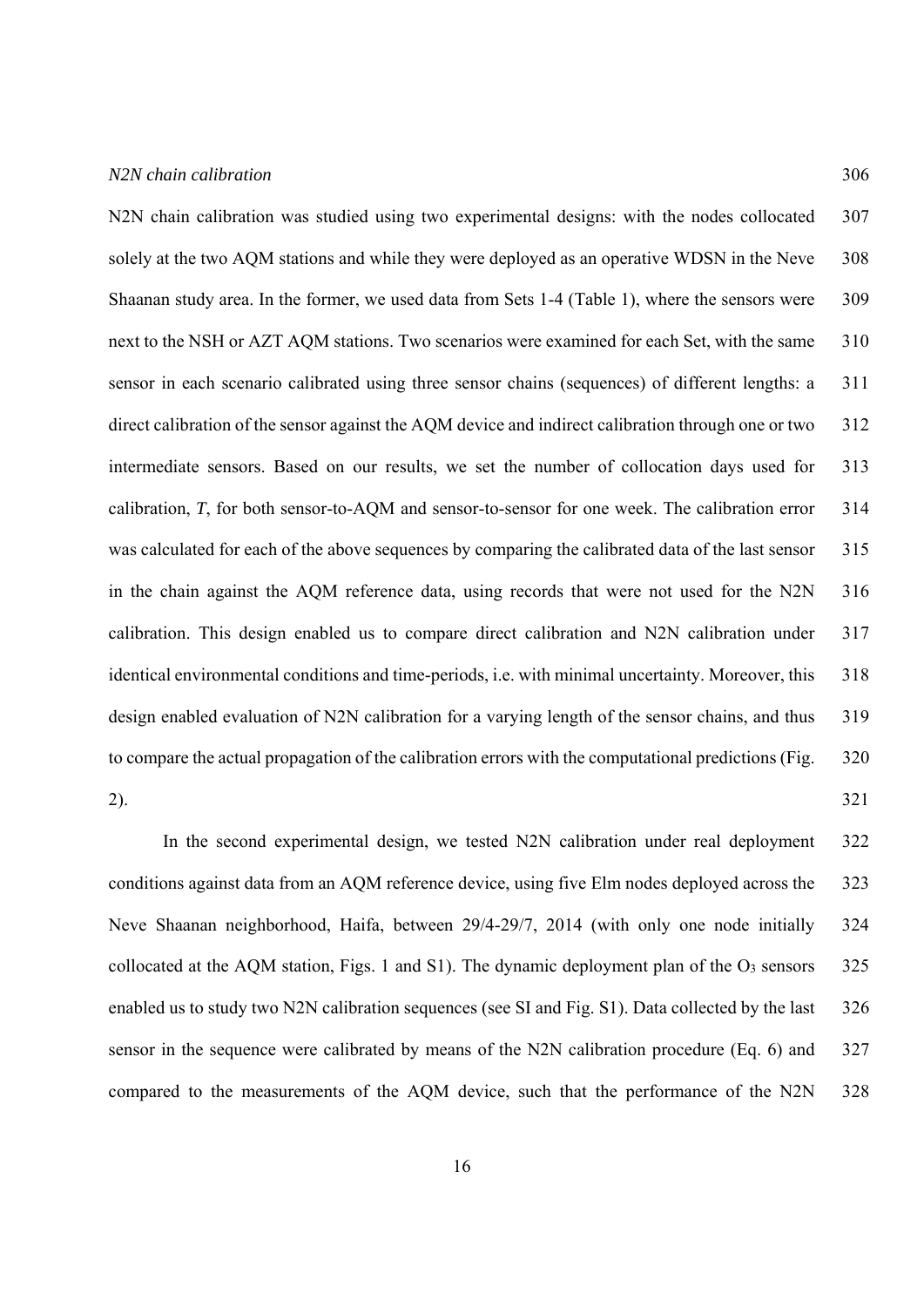calibration process could be assessed. In addition, the measurements of this sensor passed also an 329 independent (i.e. direct) calibration against the AQM data (Eq. 2), enabling the onset of a new 330 N2N calibration chain with this node as the first node. To evaluate the accuracy and precision of 331 N2N calibration we examined the residuals,  $\varepsilon_{\hat{x}}$ , 332

$$
\varepsilon_{\hat{x}} = \hat{x} - y \tag{14} \tag{333}
$$

and the normalized calibration error,  $\epsilon_{\hat{x}}(k)/y(k)$ , of data points that were not used for calibration. 334 The statistics used for evaluating the N2N calibration are detailed in the electronic Supporting 335 Information. 336

#### **Results and discussion** 338

#### *Calibration period* 339

Data from Sets 1-4 (Table 1) were used for determining the required collocation period, based on 340 the convergence of  $\hat{\alpha}$ ,  $\hat{\beta}$  and  $R^2$  against the calibration period length (Figs. S2 and S3). For the 341 O<sub>3</sub> sensors, convergence of  $R^2$  is apparent after seven days whereas for the NO sensors, 342 convergence of  $R^2$  is apparent after two days. As seen, the convergence of the slope,  $\hat{\alpha}$ , is faster 343 than that of the intercept,  $\hat{\beta}$ . It is also noteworthy that the slope of O<sub>3</sub> sensor 626 (Set 1, Fig. S2) 344 drifted over time due to the sensor being faulty and not due to a change in the environmental 345 conditions, as the other sensors did not show a similar pattern. Based on these results, the sensors' 346 operational calibration duration, *T*, was set to be one week for all the sensors (this decision reflects, 347 in part, practical and convenience considerations). This calibration duration applied for both direct 348 calibration of the sensors against the AQM device and the N2N (sensor-to-sensor) calibration. 349

350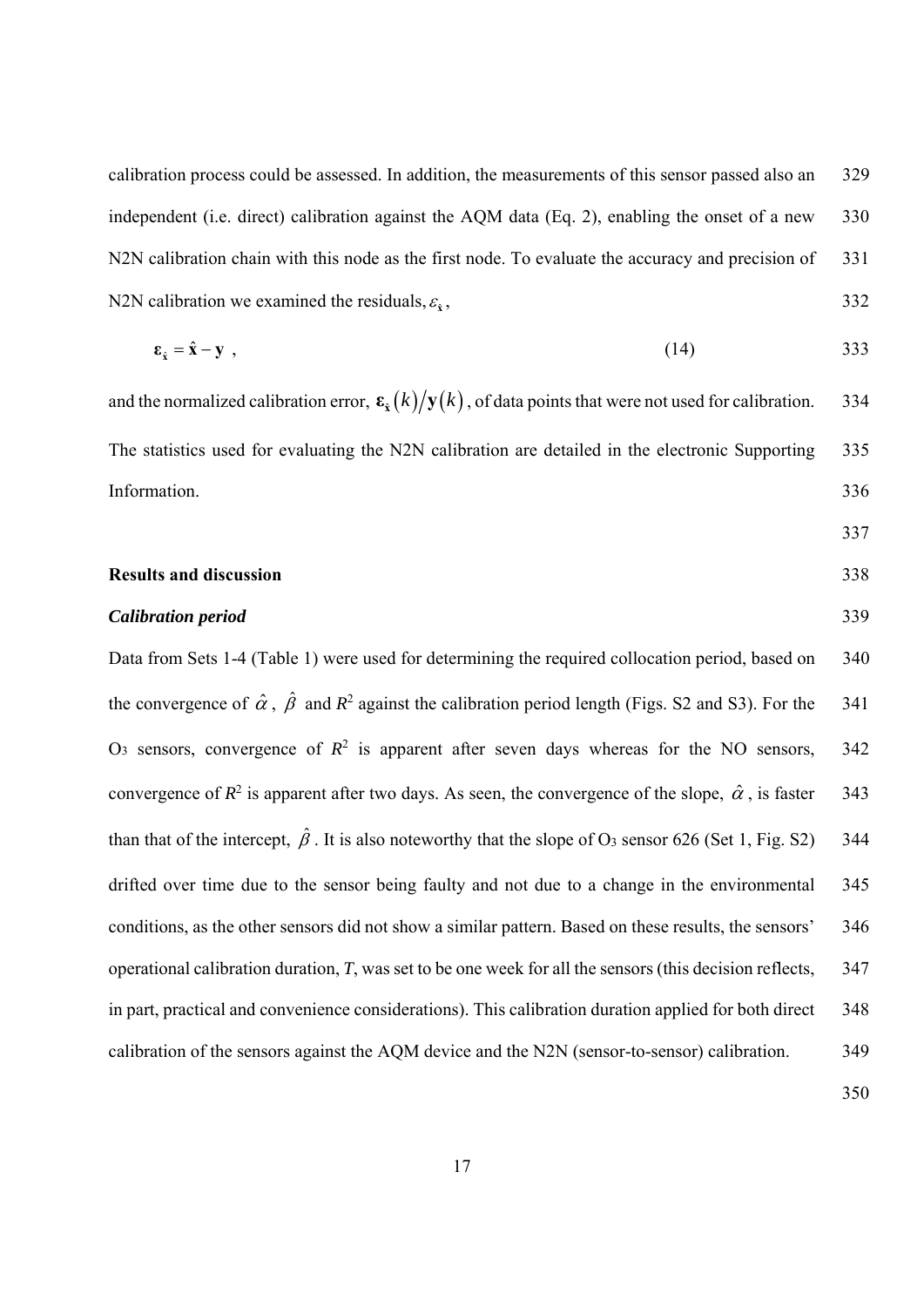#### *Individual sensor performance* 351

Figures 4 and S4 depict scatter plots of directly calibrated  $(\hat{x})$  and AQM ( $y$ ) measurements, and 352 histograms of the normalized calibration errors. Apart from O<sub>3</sub> sensor 626 (Set 1), all the sensors 353 showed an almost zero mean calibration error. Since the mean absolute error (MAE) of sensor 626 354 ( MAE<sub>626</sub> = 5 ppb) was higher than the average MAE of the other O<sub>3</sub> sensors in Set 1 ( $\overline{\text{MAE}}$  = 2.7 355 ppb) while its standard deviation (SD<sub>MAE,626</sub> = 4.1 ppb) was similar to the average  $SD<sub>MAE</sub>$  of the 356 other sensors in Set 1 ( $\overline{SD}_{MAE}$  =3.5 ppb), sensor 626 is clearly inaccurate, as was already noted. 357 This analysis shows how a careful examination of the WDSN data can be used to identify faulty 358 sensors and, therefore, to reduce the propagation of measurement errors throughout the N2N 359 calibration process, by avoiding their use. 360

As a contrary example, measured NO concentrations in Set 4 ranged between zero and 361 about 500 ppb (Fig. S4) and showed a considerably higher standard deviation than in Set 3 (Fig. 362 4). However, the average of the mean absolute normalized error, which is blind to the magnitude 363 of the measurement, is similar for Sets 3 and 4 ( $\overline{\text{MAnE}}$  =26% and 21.3%, respectively), and the 364 SD<sub>MAnE</sub> of these sets is 35% and 30%, respectively. Hence, it seems that the NO sensors performed 365 well during Set 4 measurements and that the higher NO concentrations measured in Set 4 (0-500 366) ppb) relative to Set 3 (0-300 ppb) were reliable. 367

Thus, we demonstrated for two pollutants  $(O_3 \text{ and } NO)$ , two sensor technologies (MO and 368) EC) and two platforms (Elm and AQMesh) that pooled analysis of calibrated sensor data, collected 369 by relatively low-cost sensors under common ambient pollutant levels, can be used for assessing 370 the reliability and performance of individual sensors. 371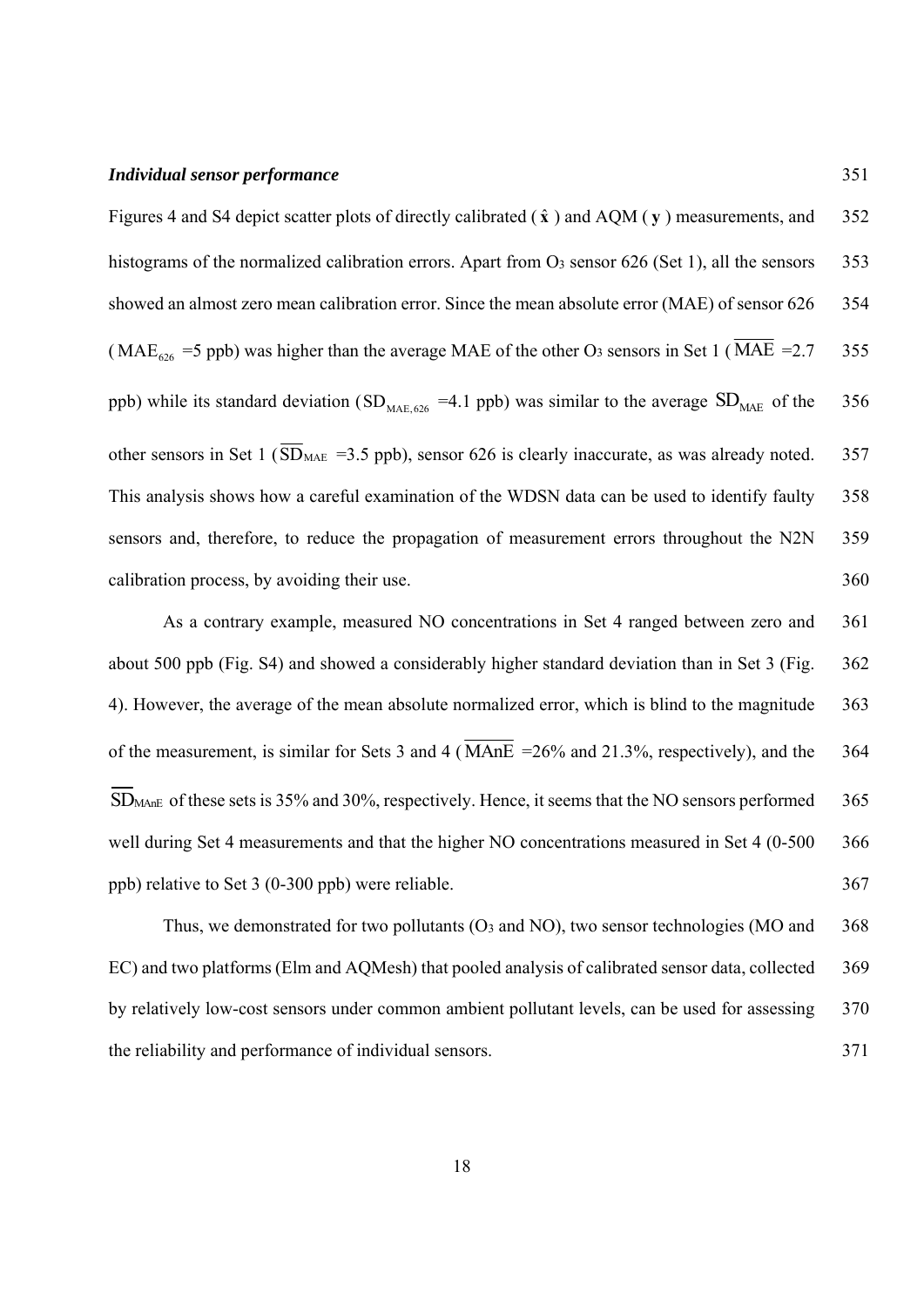

Figure 4. Scatter plots of directly calibrated O<sub>3</sub> measurements by the Elm nodes (Set 1) against 373 Neve Shaanan AQM O<sub>3</sub> data (a), and of directly calibrated NO measurements by the AQMesh 374 nodes (Set 3) against Atzmaut AQM NO data (b). The lower row presents the corresponding 375 histograms of the normalized calibration errors for  $O_3$  (c) and NO (d).  $376$ 

# 377

372

#### *Sensor Calibration Stability* 378

Without continuous calibration the quality of the concentrations reported by the sensors will 379 quickly deteriorate, deeming the WDSN untrusty. In particular, use of erroneous sensor data for 380 air resources management, environmental epidemiology studies, or citizen engagement may bias 381 the estimated exposure and/or raise unwarranted public concerns. For a calibration procedure to 382 be effective, it should be stable for long time-periods, thus avoiding the need for a frequent 383 calibration duty-cycle. In practice, however, the stability of the calibration coefficients is limited 384 and they may change due to varying environmental conditions  $16$ ,  $18-20$ ,  $24$ . In fact, calibration 385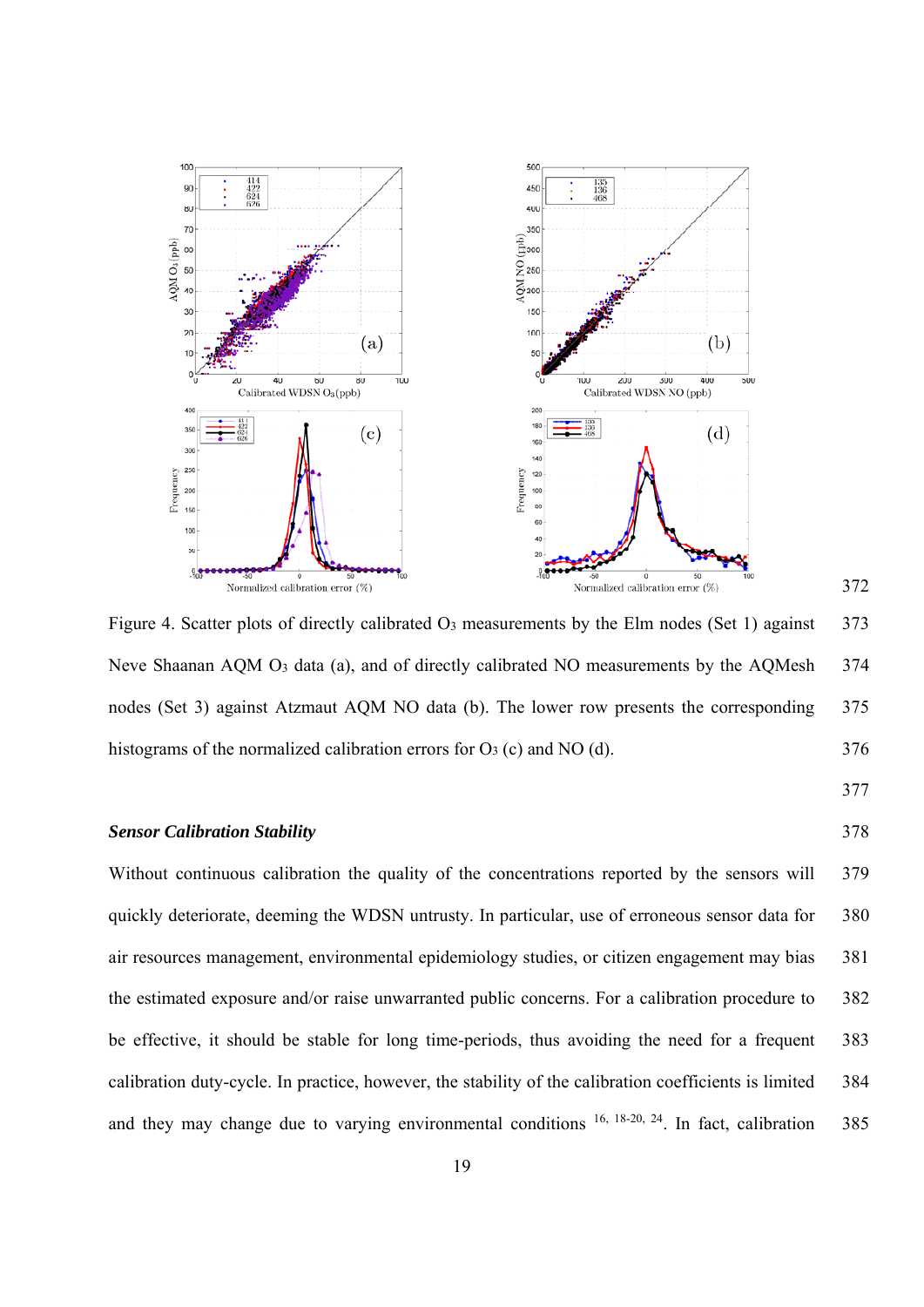consistency is a problem also of standard monitoring equipment, and AQM operation guidelines 386 respond to this by requiring frequent automated checks of the monitoring equipment. For example, 387 the USEPA guidelines require that Level 1 zero and span checks will be performed every two 388 weeks, and AQM stations in Israel do this automatically on a weekly basis. Similarly, detection of 389 changes in the sensor calibration coefficients can be achieved by regular surveillance of the 390 records, as part of a quality assurance/quality control procedure. 391

Here, we report the stability of the calibration coefficients of four sensors that have been 392 collocated next to an AQM station for a week (time period I), deployed in another location (time 393 period II), and then re-collocated at the same AQM station for yet two more weeks (time period 394 III) (Table 2). Calibration coefficients for each sensor were estimated based on measurements from 395 the first period and from the first week of the third period. The two sets of calibration coefficients 396 were applied to raw measurements from the second week of period III, and the calibrated records 397 were evaluated against the AQM measurements from this period. Figure S5 depicts scatter plots 398 of the pre-calibrated and the calibrated measurements, and histograms of the normalized 399 calibration errors. Table 2 reveals that calibrations based on more recent data (i.e. from the first 400 week of period III) were more accurate, showing considerably smaller node-specific calibration 401 errors. Specifically, both the MAE and MAnE increased by a factor of  $\sim 3(\pm 1.5)$  over a course of 402 six weeks, and Figure S5 and Table 2 show that the calibrations of sensors 414 and 626 were less 403 stable than of sensors 624 and 625. In fact, this is unfortunate since, by chance, the former two 404 sensors were involved in more re-locations during the evaluation of the N2N calibration procedure 405 in this study. 406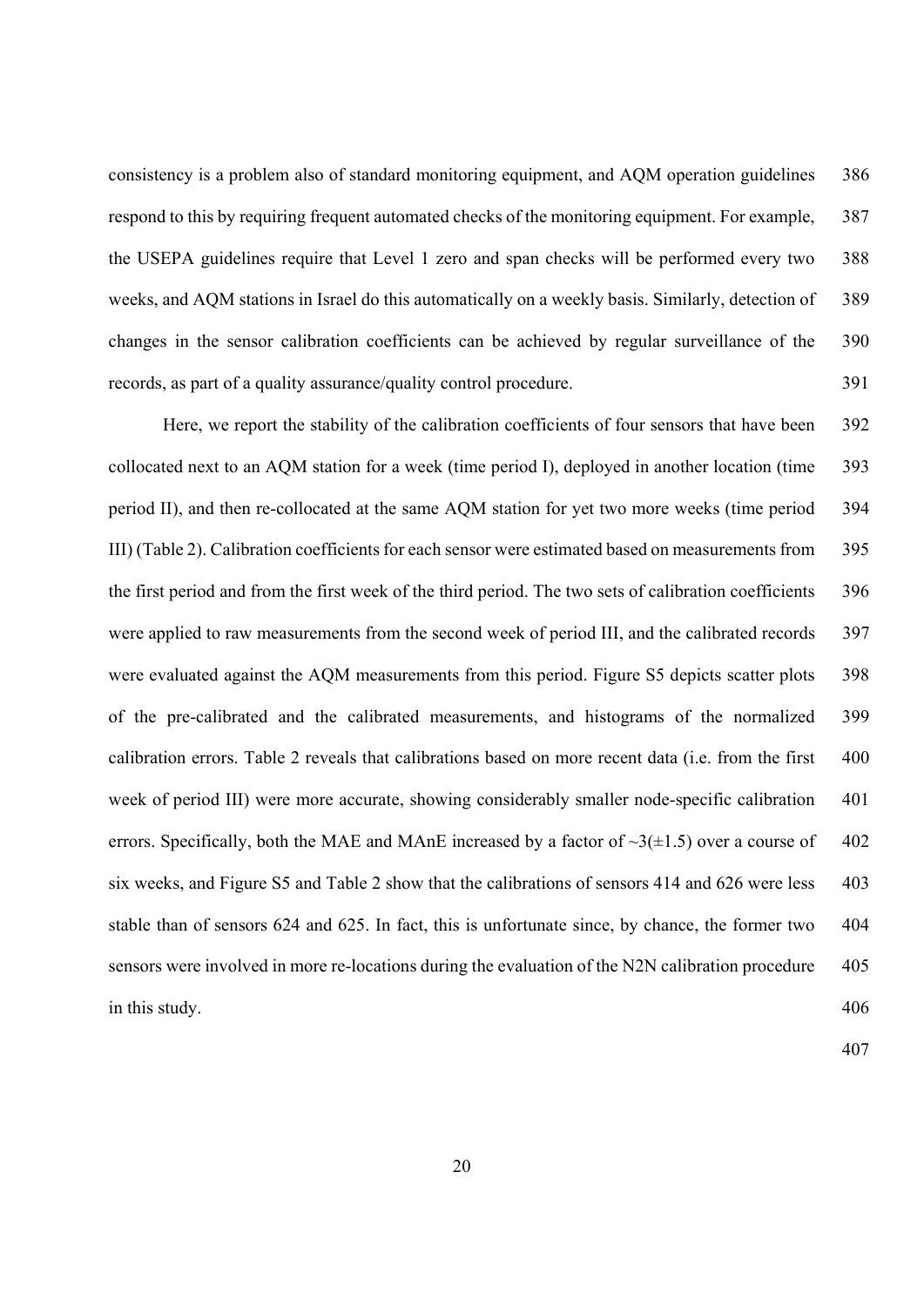Table 2. Mean absolute error (MAE) and mean absolute normalized error (MAnE) of calibrated 408 O3 sensor measurements and AQM data from the second week of period III (16-22/7, 2014), 409 based on calibrations using measurements from period I (22/5-28/5, 2014) or from the first week 410

| of period III (9-15/7, 2014). | 411 |
|-------------------------------|-----|

|         |                    | MAE (ppb)          | MAnE $(\% )$       |                    |
|---------|--------------------|--------------------|--------------------|--------------------|
|         | <b>Calibration</b> | <b>Calibration</b> | <b>Calibration</b> | <b>Calibration</b> |
|         | based on           | based on           | based on           | based on           |
|         | collocation        | collocation in     | collocation in     | collocation in     |
| Sensor# | in period I        | period III         | period I           | period III         |
| 414     | 5.5                | 1.9                | 13.2               | 4.8                |
| 624     | 3.1                | 1.6                | 7.3                | 3.9                |
| 625     | 2.8                | 1.3                | 6.7                | 3.3                |
| 626     | 6.8                | 1.3                | 17.7               | 3.4                |

#### *Evaluation of Node-to-Node Calibration* 414

#### *Collocated nodes* 415

The MAE and MAnE of all the N2N calibration sequences are summarized in Table 3. Together, 416 Table 3 and Figs. S6 and S7 show that N2N calibration (with up to two intermediate nodes) did 417 not propagate considerable calibration errors (MAE  $\leq$ 3.6 ppb and  $\leq$ 16.1 ppb for O<sub>3</sub> and NO, 418 respectively, MAnE  $\leq$  7.9% and  $\leq$  27.6% for O<sub>3</sub> and NO, respectively) relative to direct calibration 419 (MAE  $\leq$  2.9 ppb and  $\leq$  16.2 ppb for O<sub>3</sub> and NO, respectively, MAnE  $\leq$  7.6% and  $\leq$  26% for O<sub>3</sub> and 420 NO, respectively). It is noteworthy (although anecdotal) that in some cases (e.g. Set:scenario 1:2 421 and 4:2, Table 3) the N2N calibration with two intermediate nodes performed even better than the 422 direct calibration. Furthermore, for the small number of nodes  $(\leq 3)$  for which we could test the 423

412

- 
-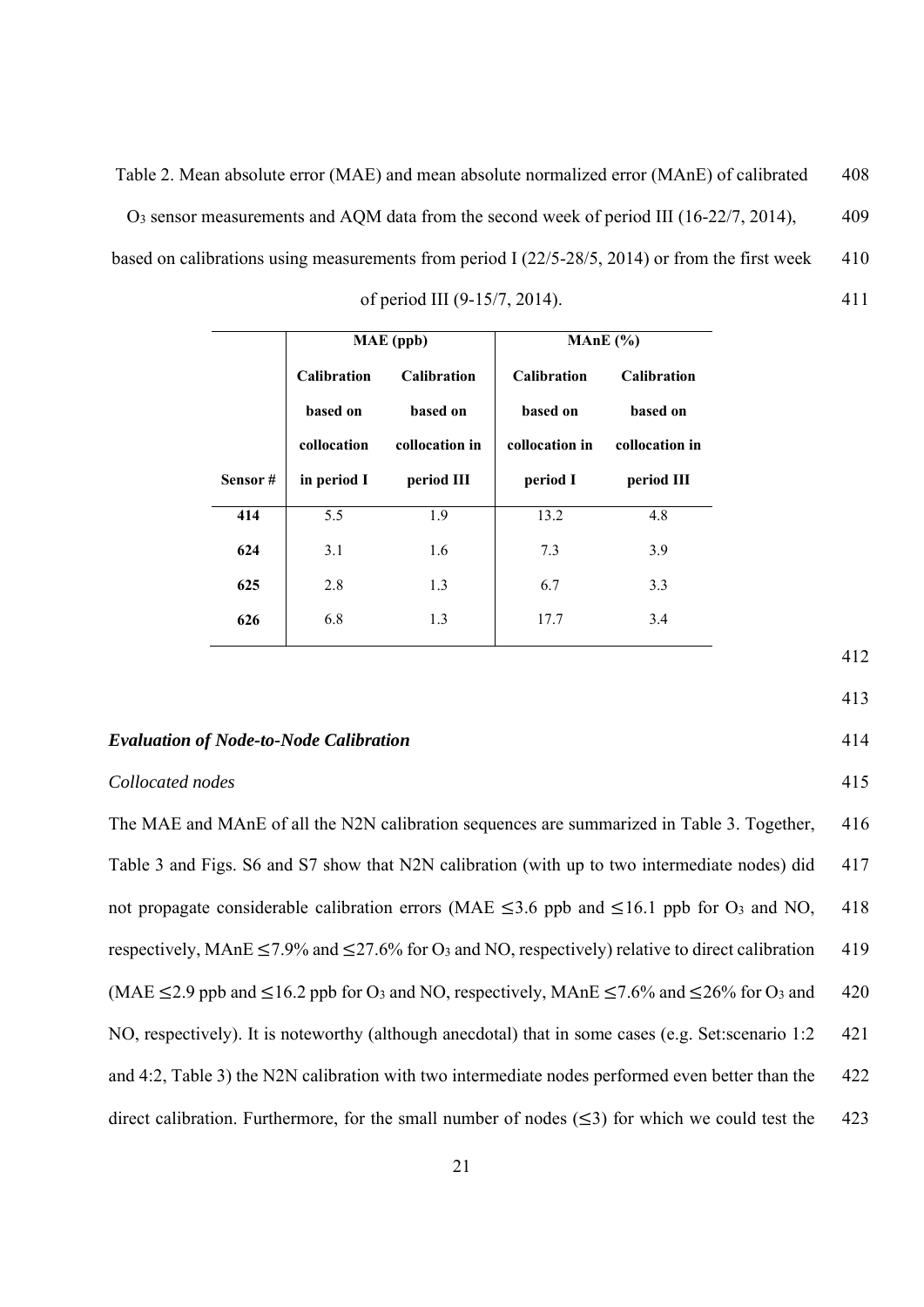theoretical N2N calibration predictions, the experimental results of the collocation setup showed 424 only limited sensitivity to the length of the calibration chain (Tables S1 and S2 in the SI show the 425 effects of the N2N sequence length on the calibration parameters,  $\hat{\alpha}$  and  $\hat{\beta}$ ). ). 426

427

# Table 3. MAE (ppb) and MAnE (%) of direct and N2N calibrations in the collocation 428

| experiments. (The statistics are detailed in the SI). | 429 |
|-------------------------------------------------------|-----|

|       |                       |               | <b>MAE</b> (MAnE)            |                              |
|-------|-----------------------|---------------|------------------------------|------------------------------|
|       | <b>Experiment</b>     | <b>Direct</b> | N <sub>2</sub> N calibration | N <sub>2</sub> N calibration |
|       |                       |               | with one                     | with two                     |
|       |                       | calibration   | intermediate node            | intermediate nodes           |
|       | Scenario 1 (Fig. S4a) | 2.4(7.6)      | 2.3(6.9)                     | 2.4(7.4)                     |
| Set 1 | Scenario 2 (Fig. S5a) | 2.4(7.6)      | 1.9(5.8)                     | 2.0(6.2)                     |
| Set 2 | Scenario 1 (Fig. S4c) | 2.9(6.8)      | 3.1(7.1)                     | 3.6(7.9)                     |
|       | Scenario 2 (Fig. S5c) | 2.9(6.8)      | 2.9(6.8)                     | 3.1(6.9)                     |
| Set 3 | Scenario 1 (Fig. S4b) | 5.0(26.0)     | 5.4(26.1)                    | 5.2(25.7)                    |
|       | Scenario 2 (Fig. S5b) | 5.0(26.0)     | 6.1(26.6)                    | 5.6(26.5)                    |
| Set 4 | Scenario 1 (Fig. S4d) | 15.7(21.4)    | 16.1(26.9)                   | 16.1(27.6)                   |
|       | Scenario 2 (Fig. S5d) | 16.2(21.1)    | 15.2(23.4)                   | 15.2(22.9)                   |

*Field Deployment* 432

To test N2N calibration under real urban deployment conditions, we used five O3 sensors mounted 433 on Elm nodes to build two N2N calibration sequences of length  $n = 3$  (Fig. S1), and compared 434 their results to that of the direct calibration (Fig. 5 and Table 4). Differences of MAE  $\leq$ 2.4 ppb 435 (MAnE  $\leq$  5.7%) between N2N calibration with two intermediate nodes and direct calibration were 436

430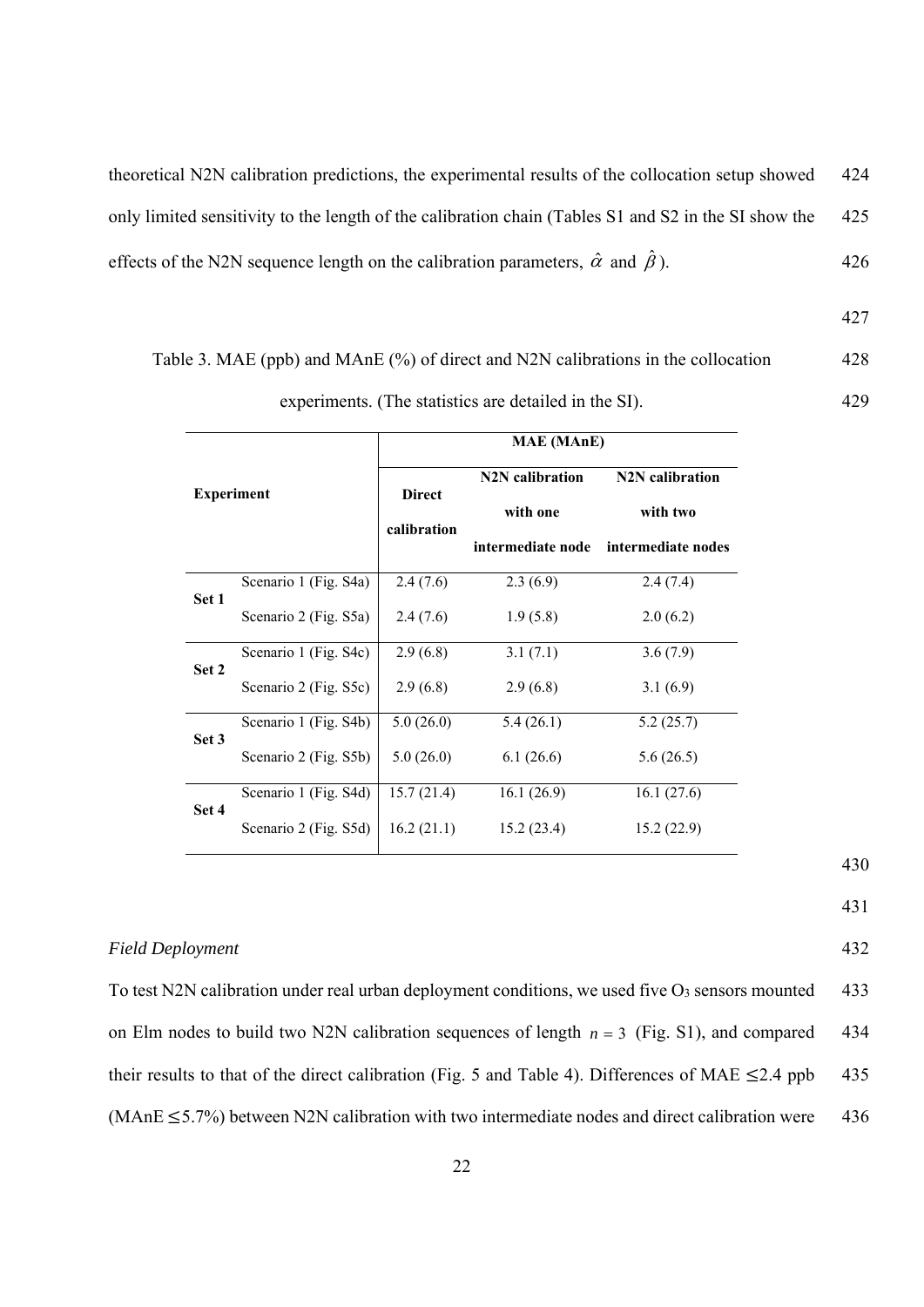evident. The corresponding differences in the collocation setup (Set 1 and 2, Table 3) were MAE 437  $\leq$ 0.7 ppb and MAnE  $\leq$ 1.4%. Namely, for a chains of *n*=3 O<sub>3</sub> sensors the differences in both MAE 438 and MAnE between *in-situ* N2N calibrations (Table 4) and the corresponding direct calibrations 439 (i.e. during collocation at the AQM station; Table 3) are larger by a factor of about 3. Hence, while 440 N2N chain calibration can be applied for *in situ* calibration of deployed WDSN nodes, it does 441 propagate calibration errors that limit its accuracy for long chains, as was shown also in Fig. 2 (and 442 in contrast to the results of our collocation experiment). Clearly, firmer conclusions require further 443 testing on a larger scale. In part, our results represent the quality of the sensors used in this study 444 (see Sensor Technologies), which affects the minimal collocation period required for reliable 445 calibration ( $t_c$ ) and the maximal time-period between consecutive calibrations ( $\tau$ ). With better 446 sensors the general properties of the N2N calibration will still be valid (e.g. its dependence on the 447 quality of individual sensors and on the length of the sensor sequence in the calibration chain) but 448 our specific results ( $t_c$ ,  $\tau$ , max *n* before the normalized calibration error is larger than, e.g., 30%, 449 etc.) may change . 450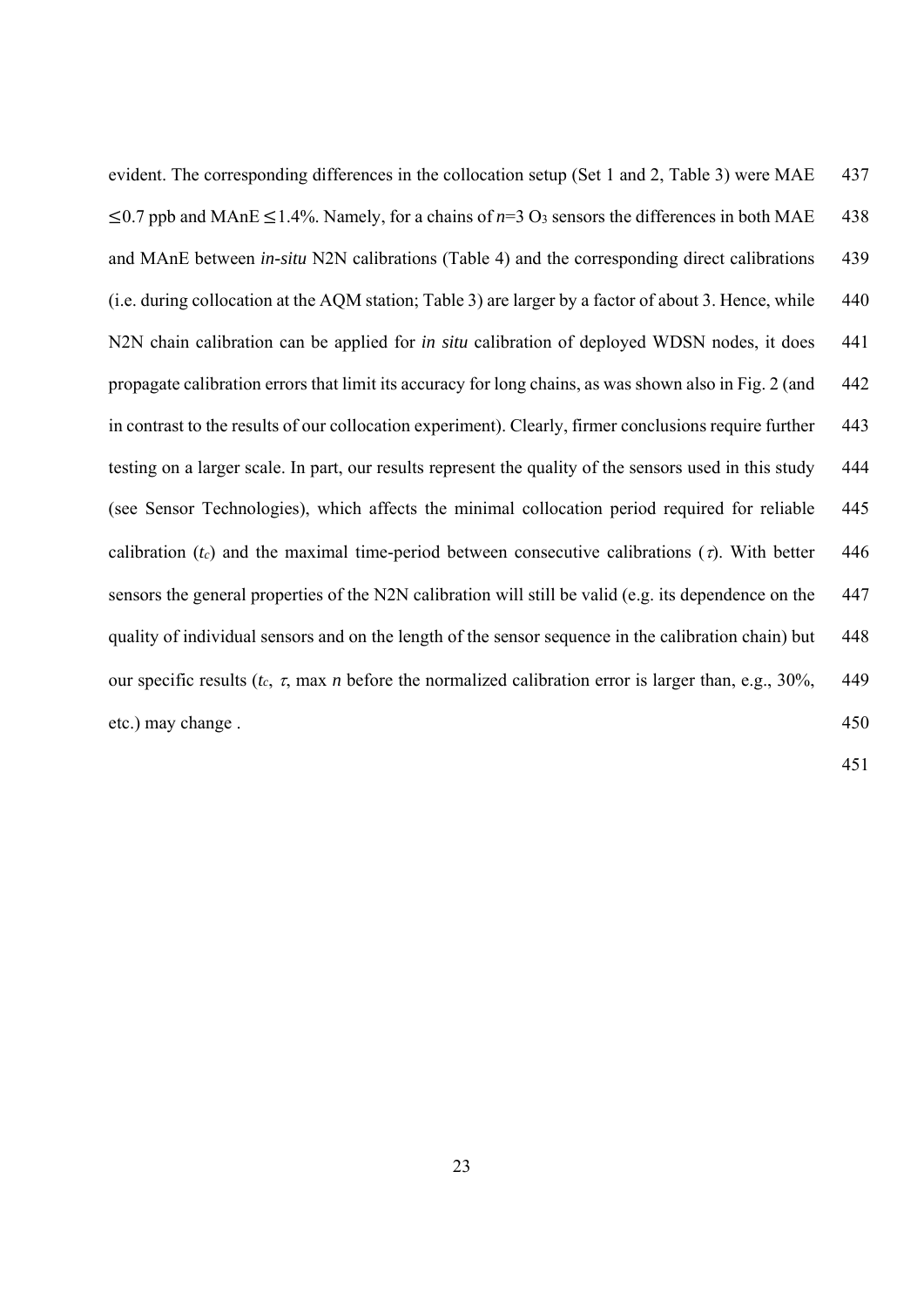

Figure 5. Evaluation of direct and N2N calibration of O<sub>3</sub> Elm sensors 626 (left) and 414 (right) 453 against AQM NSH O<sub>3</sub> data. Panels (a) and (b) present the scatter plots, and panels (c) and (d) 454 present the histograms of the normalized residual errors. Black: uncalibrated data, red: directly 455 calibrated data based on collocation during the  $4<sup>th</sup>$  week of the experiment (see text), blue: N2N 456 calibration with two intermediate nodes, calibration based on paired measurements from the first 457 three weeks of the experiment and evaluation based on data from the 4<sup>th</sup> week, each pair of sensors 458 was collocated for one week in a different location (see Fig. S1). 459

460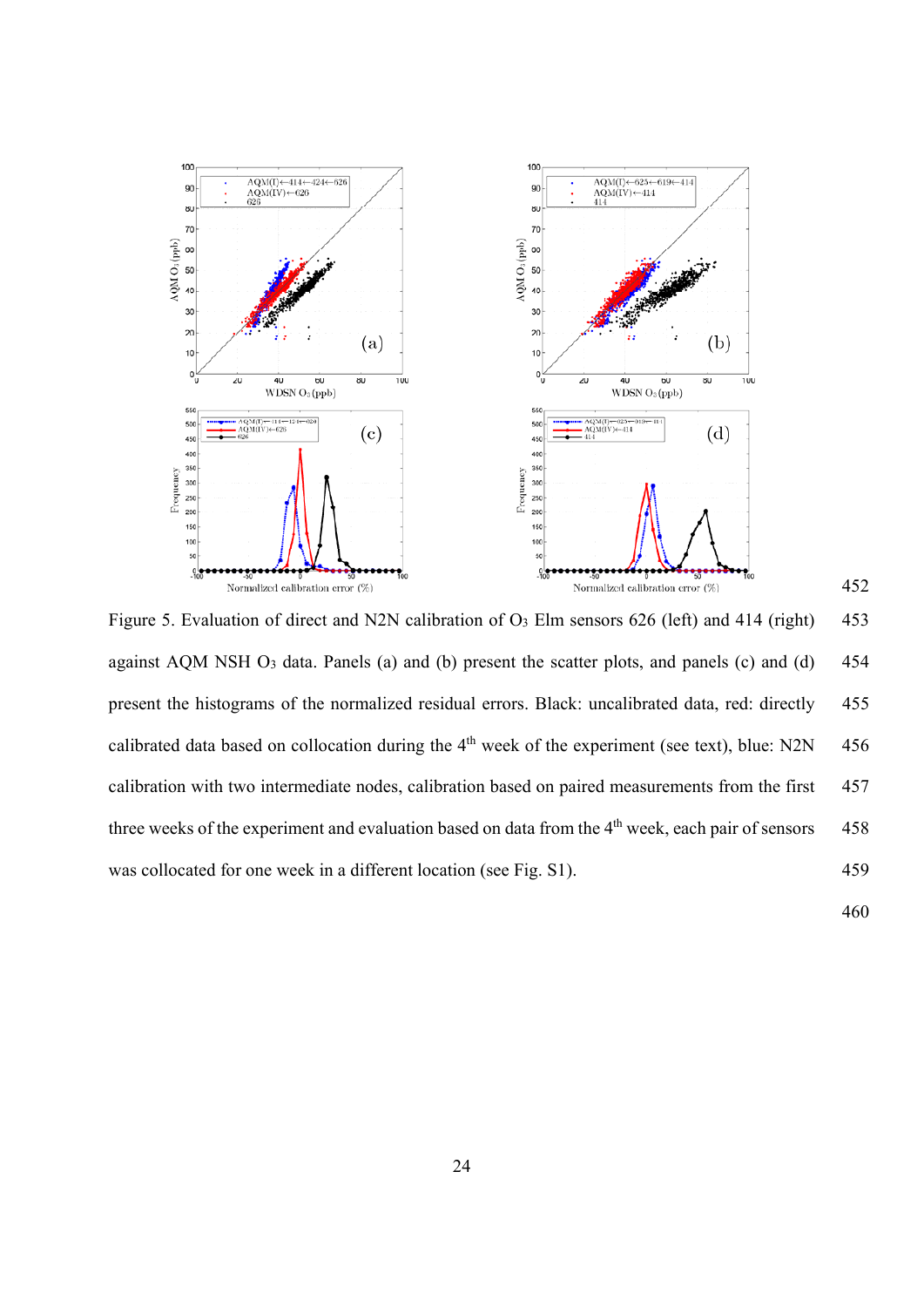Table 4. MAE (ppb) and MAnE (%) of direct and N2N chain calibrations of MO O3 sensors 461 mounted in WDSN nodes that were deployed in the Neve Shaanan urban neighborhood between 462 29/4-29/7, 2014 (Figs. 3 and S1). 463

|                   |                              | MAE (ppb)                                                      | MAnE $(%)$                   |                                                                |  |
|-------------------|------------------------------|----------------------------------------------------------------|------------------------------|----------------------------------------------------------------|--|
|                   | <b>Direct</b><br>calibration | N <sub>2</sub> N calibration<br>with two<br>intermediate nodes | <b>Direct</b><br>calibration | N <sub>2</sub> N calibration<br>with two<br>intermediate nodes |  |
| <b>Scenario 1</b> | 1.4                          | 3.8                                                            | 3.4                          | 9.1                                                            |  |
| <b>Scenario 2</b> | 1.9                          | 2.6                                                            | 4.7                          | 6.9                                                            |  |

464

465

*In-situ* N2N chain calibration has few limitations. First, if nodes are moved around 466 deployment sites the continuity of their measurements is interrupted, yet this is also true for 467 calibration by collocation at an AQM station. Second, N2N calibration involves accumulation of 468 calibration errors that may result in a considerable overall calibration error as the length of the 469 sensor chain increases. Nonetheless, using relatively short chains (in our case *n*≤3) enables N2N 470 calibration with manageable calibration errors. In practice, this means that a large WDSN will 471 require a considerable number of extra nodes to enable reliable N2N calibration. Based on our 472 results, it seems that ~30% nodes in excess of the number of deployment sites are required for 473 maintaining the N2N calibration process. Alternatively, instead of using identical nodes a 474 dedicated set of high-quality nodes ("super nodes") can be used for the N2N calibration, i.e. using 475 the super-nodes as roaming nodes. The analytical derivation of the propagation of the calibration 476 error suggests that using such high-end nodes will reduce the overall calibration error as a result 477 of (a) reducing the error of any individual calibration (due to the improved sensor performance), 478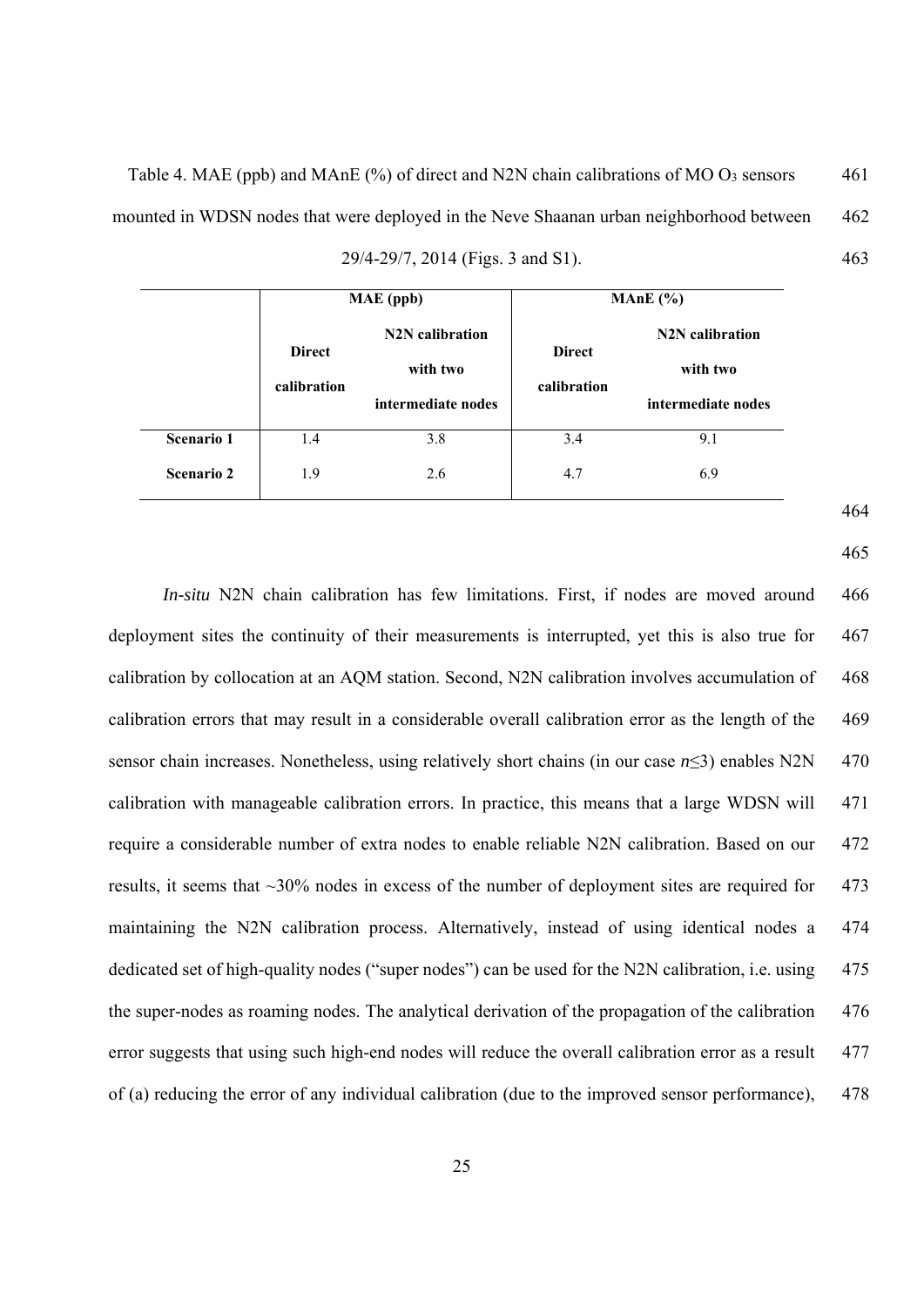and (b) limiting the calibration chain to  $n=2$  (with  $n=1$  being the super-node). Whereas super-nodes 479 will cost more than simple WDSN nodes, their own calibration against the AQM reference device 480 will last longer and enable numerous pairings of the super-node and regular nodes between 481 consecutive calibrations of the super-node (i.e. a larger  $\tau$ ). 482

483

# **Conclusions** 484

We studied N2N chain calibration of WDSN sensors analytically, numerically and experimentally, 485 and confirmed that after collocation at an AOM station convergence of the slope, intercept, and 486 goodness of fit of the linear calibration is attained, in agreement with  $16$ . The theoretical results 487 revealed that the length of the sensor sequence that can be used for N2N calibration strongly 488 depend on the performance of individual sensors, as well as on the measured concentrations. In 489 particular, the higher the ambient concentrations the more accurate the sensors are and the longer 490 the chain that can be applied for N2N calibration while the accumulated calibration errors are still 491 low, in accordance with <sup>19</sup>. This suggests that WDSN for air quality measurements will perform 492 better in traffic-affected inner-city sites  $^{20}$ , in more polluted geographical regions (e.g. megapolises 493 in India, China, Pakistan, Nigeria, Bangladesh, etc.), and when ambient pollutant levels span a 494 decent range that enables reliable calibration. 495

The experimental evaluation of N2N calibration was performed using two study designs: 496 with the measurements collected during collocation of the nodes at AQM stations, and with the 497 measurements collected while the nodes were deployed in an urban neighborhood, imitating an 498 operational WDSN. We showed that a N2N calibration of individual sensors is possible, and that 499 when the calibration is performed while the sensors are collocated at the AQM station the N2N 500 calibration is comparable to a direct calibration. Yet, a N2N calibration during collocation has no 501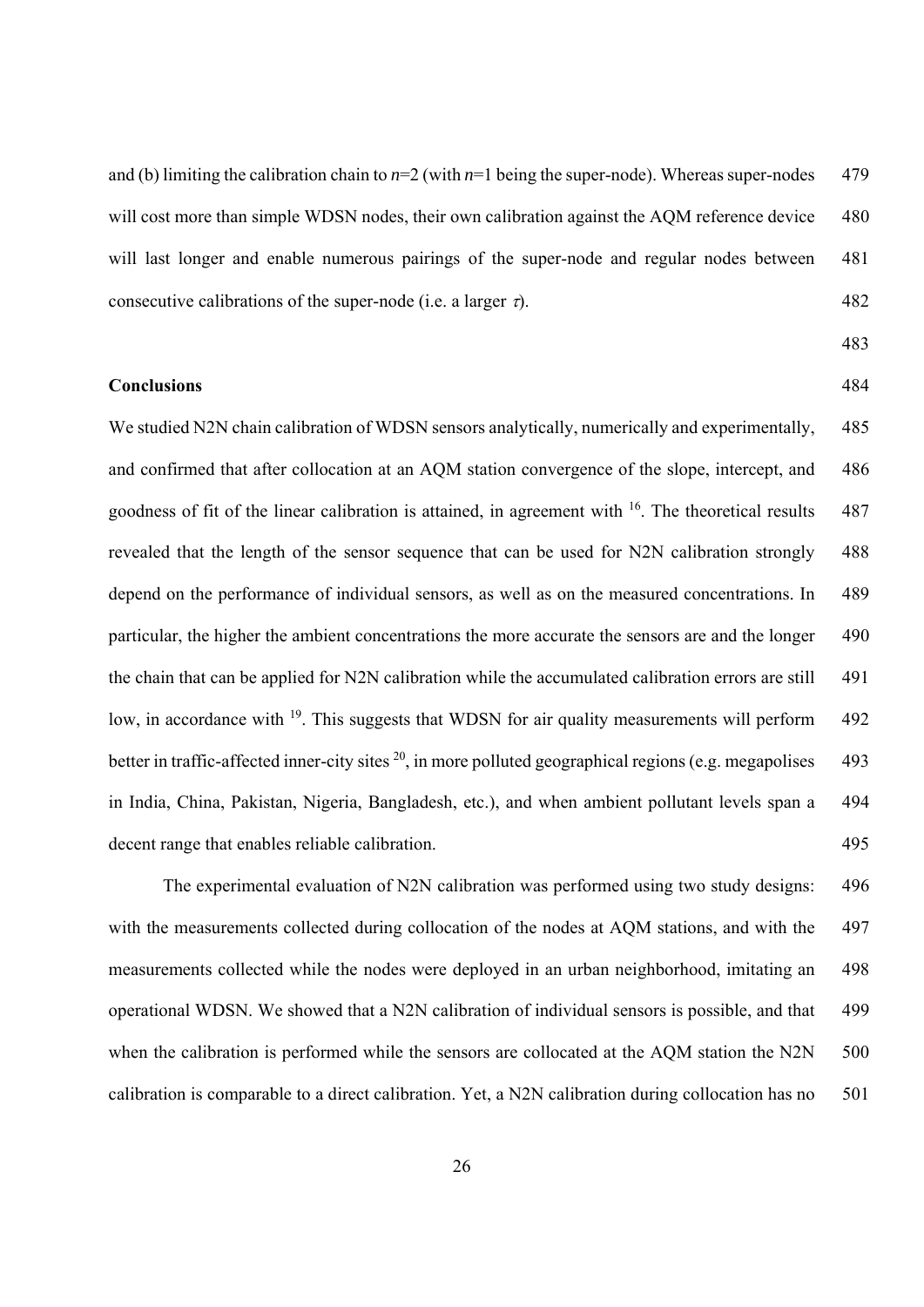real merit and it was examined only to gain better understanding of the propagation of calibration 502 errors throughout the *in-situ* N2N calibration process. In general, the flexibility of N2N calibration 503 enables more frequent calibrations of sensors that require it although, for practical reasons, we 504 applied a uniform calibration period  $(T=7$  days) throughout the study. It is noteworthy that with 505 current sensor technology, sensor performance must be monitored continuously on a sensor-by- 506 sensor (rather than on a batch-by-batch) basis. 507

Owing to the sensor sensitivity to varying environmental conditions and to aging (drift), 508 WDSN calibration is a major obstacle to their deployment and use. We believe that the N2N 509 calibration scheme can provide a reasonable solution to the required frequent calibrations of 510 WDSN nodes. We were able to test N2N calibration chains of up to three sensors, i.e. an overall 511 calibration period of 3 weeks, which for the sensors we used is about half of the calibration 512 persistence ( $\tau$  –6 weeks). While future improvements in sensor technology may spare the need for 513 frequent calibrations, in the meantime *in-situ* N2N field calibration can support the spread of 514 WDSN technology for air pollution surveillance. 515

- 516
- 517

# **Acknowledgement** 518

This work has been supported by the EU FP7-ENV-2012 grant agreement no. 308524 - CITI- 519 SENSE, the Environment and Health Fund (Israel) Grant Award no. RPGA 1201, and the Leona 520 M. & Harry B. Helmsley Charitable trust grant no. 2015PG-ISL006. The study was performed at 521 the Technion Center of Excellence in Exposure Science and Environmental Health (TCEEH). 522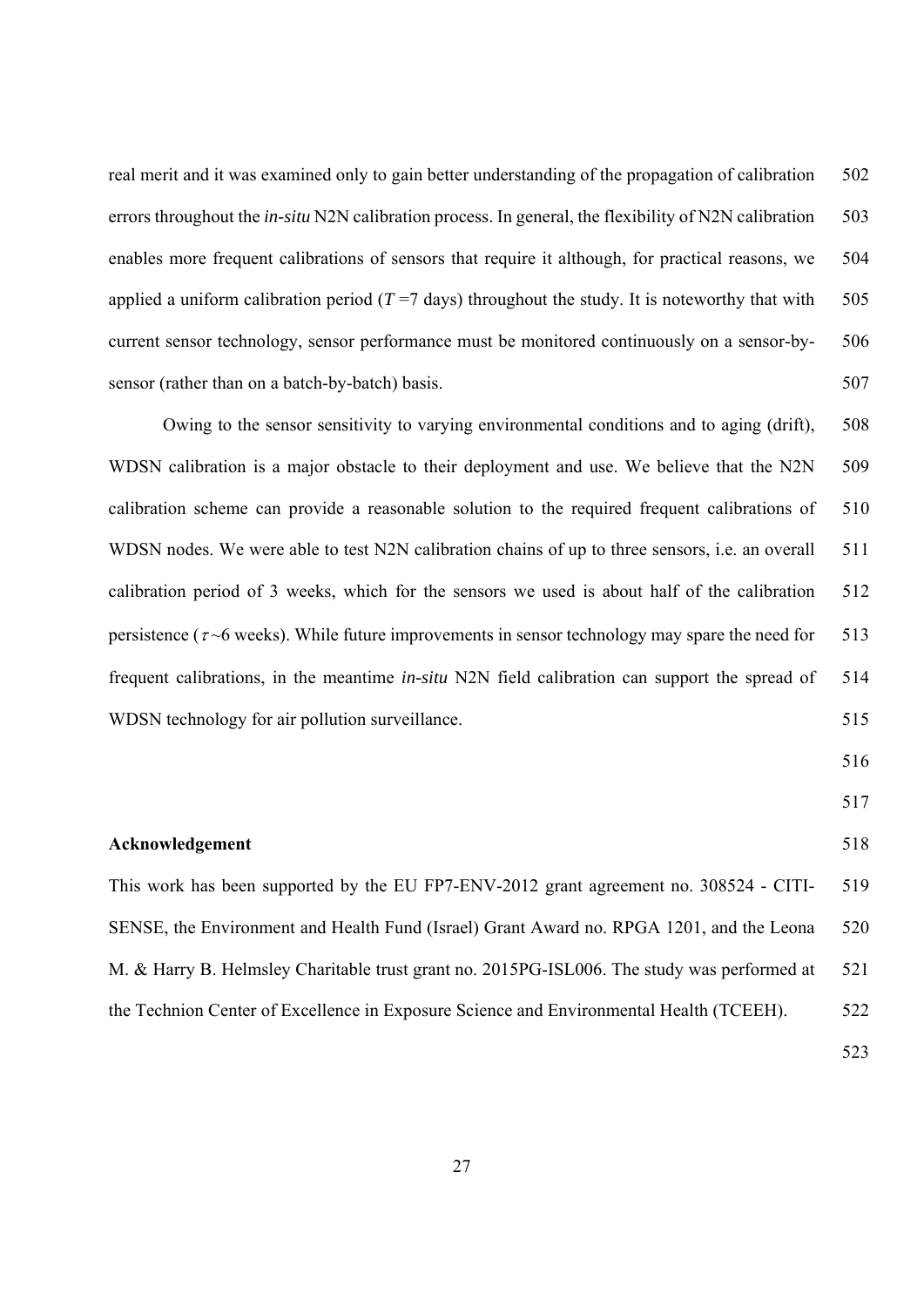# **References** 524

| $\lceil 1 \rceil$                 | World Health Organization. 2013. Review of evidence on health aspects of air pollution –       | 525 |
|-----------------------------------|------------------------------------------------------------------------------------------------|-----|
|                                   | REVIHAAP Project. WHO Regional Office for Europe, Copenhagen, Denmark.                         | 526 |
|                                   | http://www.euro.who.int/ data/assets/pdf file/0004/193108/REVIHAAP-Final-technical-            | 527 |
|                                   | report-final-version.pdf?ua=1                                                                  | 528 |
| $[2]$                             | Crouse DL, Peters PA, van Donkelaar A, Goldberg MS, Villeneuve PJ, Brion O, Khan S,            | 529 |
|                                   | Atari DO, Jerrett M, Pope CA, Brauer M, Brook JR, Martin RV, Stieb D, Burnett RT. 2012.        | 530 |
|                                   | Risk of nonaccidental and cardiovascular mortality in relation to long-term exposure to low    | 531 |
|                                   | concentrations. Environ. Health Perspect. 120(5):708–714.                                      | 532 |
| $\lceil 3 \rceil$                 | Lepeule J, Laden F, Dockery D, Schwartz J. 2012. Chronic exposure to fine particles and        | 533 |
|                                   | mortality: an extended follow-up of the Harvard Six Cities study from 1974 to 2009. Environ.   | 534 |
|                                   | Health Perspect. 120(7):965–970.                                                               | 535 |
| [4]                               | Yuval, Broday DM. 2006. High-resolution spatial patterns of long-term mean concentrations      | 536 |
|                                   | of air pollutants in Haifa Bay area. Atmos. Environ. 40(20):3653-3664.                         | 537 |
| $\begin{bmatrix} 5 \end{bmatrix}$ | Eitan O, Yuval, Barchana M, Dubnov J, Linn S, Carmel Y, Broday DM. 2010. Spatial               | 538 |
|                                   | analysis of air pollution and cancer incidence rates in Haifa Bay, Israel. Sci. Total Environ. | 539 |
|                                   | 408:4429-4439.                                                                                 | 540 |
| [6]                               | Whitworth KW, Symanski E, Lai D, Coker AL. 2011. Kriged and modeled ambient air levels         | 541 |
|                                   | of benzene in an urban environment: an exposure assessment study. Env. Heal. 10:21-31.         | 542 |
| $\lceil 7 \rceil$                 | Myers V, Broday DM, Steinberg DM, Yuval, Drory Y, Gerber Y. 2013. Exposure to                  | 543 |
|                                   | particulate air pollution and long-term incidence of frailty after myocardial infarction. Ann. | 544 |
|                                   | Epidemiol. 23(7):395-400.                                                                      | 545 |
| [8]                               | Sampson PD, Richards M, Szpiro AA, Bergen S, Sheppard L, Larson TV, Kaufman JD.                | 546 |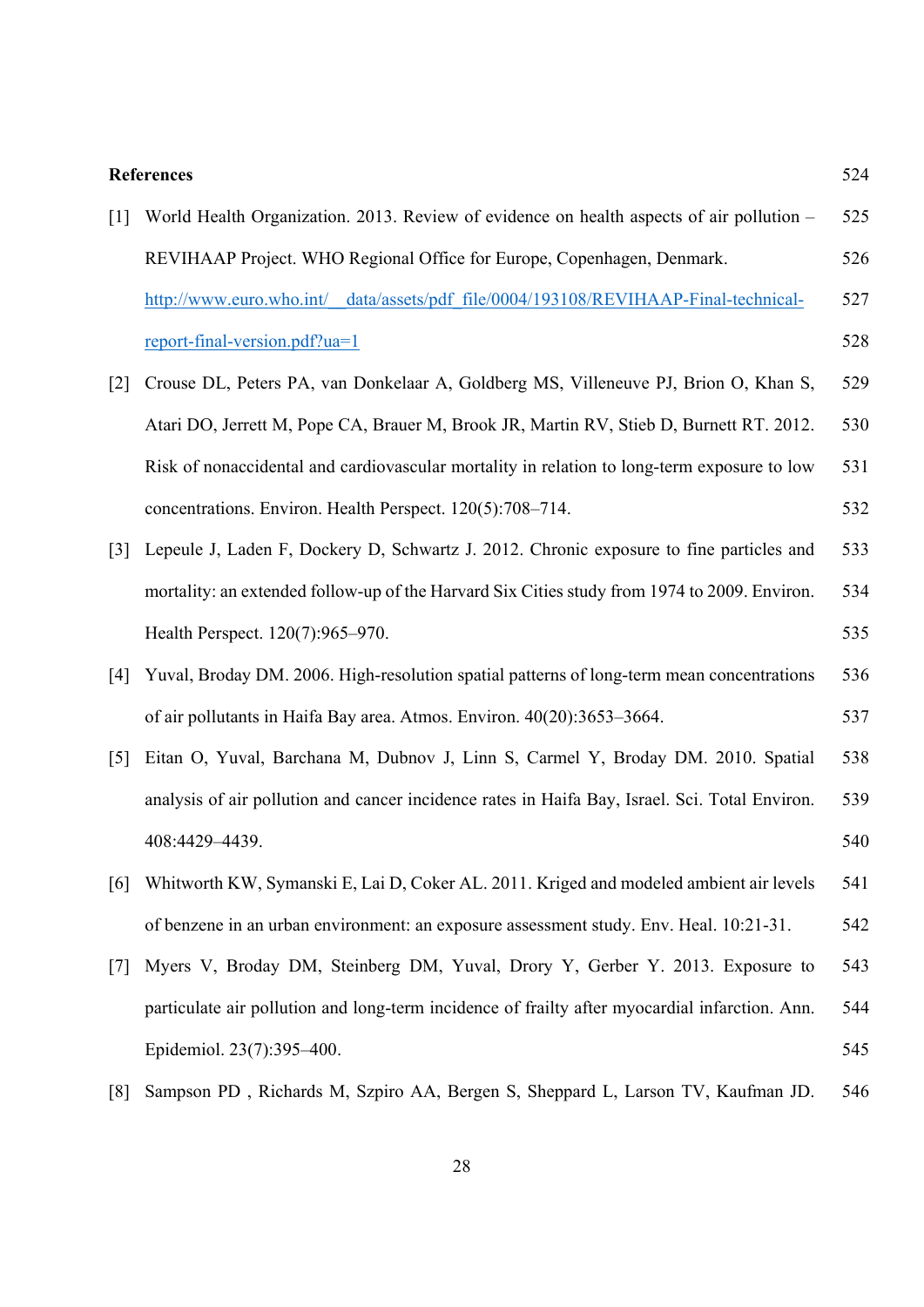2013. A regionalized national universal kriging model using partial least squares regression 547 for estimating annual PM2.5 concentrations in epidemiology. Atmos. Environ. 75:383–392. 548

| [9] Yuval, Levy I., Broday D.M. 2017. Improving modeled air pollution concentration maps by | 549 |
|---------------------------------------------------------------------------------------------|-----|
| residual interpolation. Sci. Tot. Environ. 598:780–788.                                     | 550 |

- [10] Zandbergen PA, Hart TC, Lenzer KE, Camponovo ME. 2012. Error propagation models to 551 examine the effects of geocoding quality on spatial analysis of individual-level datasets. 552 Spatial and Spatiotemporal Epidemiol. 3(1):69–82. 553
- [11] O'Leary BF, Lemke LD. 2014. Modeling spatiotemporal variability of intra-urban air 554 pollutants in Detroit: a pragmatic approach. Atmos. Environ. 94:417–427. 555
- [12] Reggente M, Peters J, Theunis J, Van Poppel M, Rademaker M, De Baets B, Kumar P. 2015. 556 A comparison of strategies for estimation of ultrafine particle number concentrations in urban 557 air pollution monitoring networks. Environ. Pollut. 199:209–218. 558
- [13] Kumar P, Morawska L, Martani C, Biskos G, Neophytou M, Di Sabatino S, Bell M, Norford 559 L, Britter R. 2015. The rise of low-cost sensing for managing air pollution in cities. Environ. 560  $Int. 75:199-205.$  561
- [14] Kotsev A, Schade S, Craglia M, Gerboles M, Spinelle L, Signorini M. 2016. Next generation 562 air quality platform: openness and interoperability for the Internet of Things. Sensors 563 16(3):403-419. 564
- [15] Mead MI, Popoola OAM, Stewart GB, Landshoff P, Calleja M, Hayes M, Baldovi JJ, 565 McLeod MW, Hodgson TF, Dicks J, Lewis A, Cohen J, Baron R, Saffell JR, Jones RL. 2013. 566 The use of electrochemical sensors for monitoring urban air quality in low-cost, high-density 567 networks. Atmos. Environ. 70(2):186–203. 568
- [16] Moltchanov S, Levy I, Etzion Y, Lerner U, Broday DM, Fishbain B. 2015. On the feasibility 569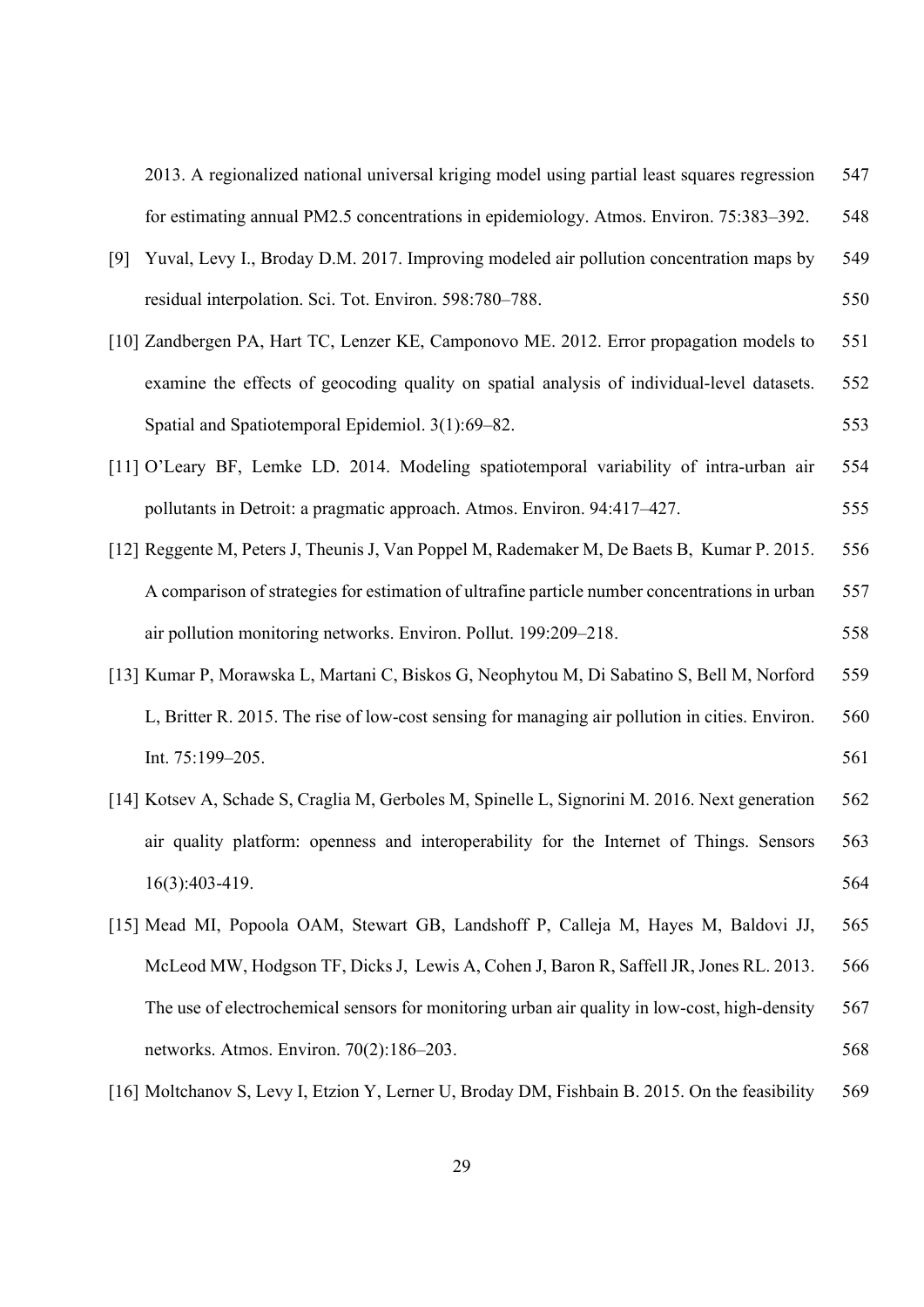| of measuring urban air pollution by wireless distributed sensor networks. Sci. Total Environ.      | 570 |
|----------------------------------------------------------------------------------------------------|-----|
| 502:537-547.                                                                                       | 571 |
| [17] De Vito S, Massera E, Piga M, Martinotto L, Di Francia G. 2008. On field calibration of an    | 572 |
| electronic nose for benzene estimation in an urban pollution monitoring scenario. Sensors          | 573 |
| Actuators B Chem. 129:750-757.                                                                     | 574 |
| [18] Saukh O, Hasenfratz D, Thiele L. 2015. Reducing multi-hop calibration errors in large-scale   | 575 |
| mobile sensor networks. Proceedings of the 14th International Conference on Information            | 576 |
| Processing in Sensor Networks pp. 274–285.                                                         | 577 |
| [19] Fishbain B, Lerner U, Cole-Hunter T, Castell-Balaguer N, Popoola O, Broday DM, Martinez-      | 578 |
| Iñiguez T, Nieuwenhuijsen M, Jovasevic-Stojanovic M, Topalovic D, Jones RL, Galea K,               | 579 |
| Etzion Y, Kizel F, Golumbic Y, Baram-Tsabari A, Robinson J, Kocman D, Horvat M,                    | 580 |
| Svecova V, Arpaci A, Bartonova A. 2017. An evaluation tool kit of air quality micro-sensing        | 581 |
| units. Sci. Tot. Env. 575:639-648.                                                                 | 582 |
| [20] Castell N, Dauge FR, Schneider P, Vogt M, Lerner U, Fishbain B, Broday DM, Bartonova          | 583 |
| A. 2017. Can commercial low-cost sensor platforms contribute to air quality monitoring and         | 584 |
| exposure estimates? Env. Int. 99:293-302.                                                          | 585 |
| [21] Williams D, Henshaw G, Bart M, Laing G, Wagner J, Naisbitt S, Salmond J. 2013. Validation     | 586 |
| of low-cost ozone measurement instruments suitable for use in an air-quality monitoring            | 587 |
| network. Measur. Sci. Technol. 24(6):5803-5814.                                                    | 588 |
| [22] Holstius DM, Pillarisetti A, Smith KR, Seto E. 2014. Field calibrations of a low-cost aerosol | 589 |
| sensor at a regulatory monitoring site in California. Atmos. Meas. Tech. 7(4):1121–1131.           | 590 |
| [23] Deary ME, Bainbridge SJ, Kerr A, McAllister A, Shrimpton T. 2016. Practicalities of           | 591 |
| mapping PM10 and PM2.5 concentrations on city-wide scales using a portable particulate             | 592 |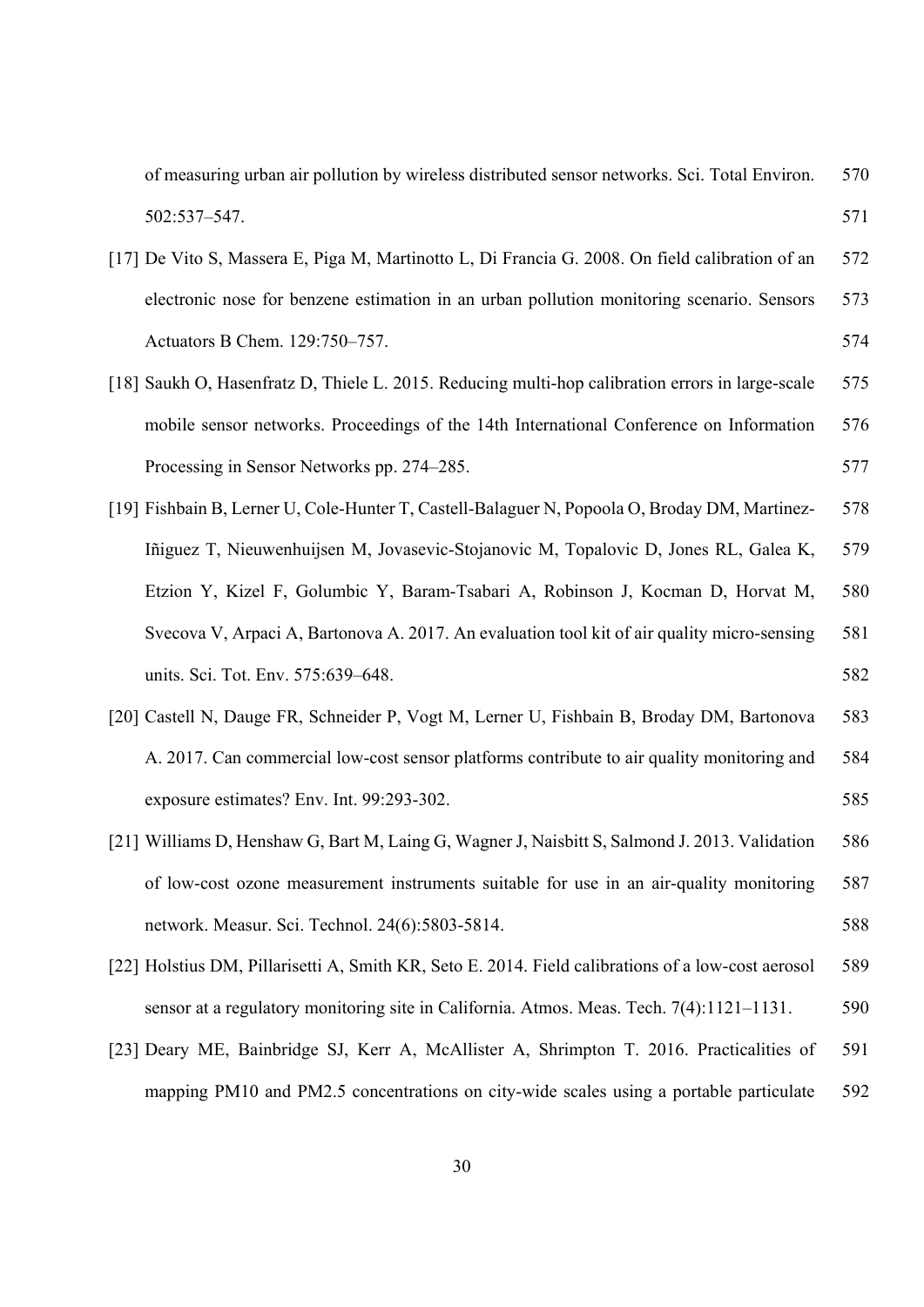monitor. Air Qual. Atmos. Heal. 9(8):923-930. 593

- [24] Spinelle L, Gerboles M, Villani MG, Aleixandre M, Bonavitacola F. 2015. Field calibration 594 of a cluster of low-cost available sensors for air quality monitoring. Part A: ozone and 595 nitrogen dioxide. Sensors Actuators B Chem. 215:249–257. 596
- [25] Jiao W, Hagler G, Williams R, Sharpe R, Brown R, Garver D, Judge R, Caudill M, Rickard 597 J, Davis M, Weinstock L, Zimmer-Dauphinee S, Buckley K. 2016. Community Air Sensor 598 Network (CAIRSENSE) project: evaluation of low-cost sensor performance in a suburban 599 environment in the southeastern United States. Atmos. Meas. Tech., 9:5281–5292. 600
- [26] Balzano L, Nowak R. 2007. Blind calibration of sensor networks. Proc. 6th Int. Conf. Info. 601 Process. Sens. Networks - IPSN '07 pp. 79–88. IEEE. doi: 10.1109/IPSN.2007.4379667 602
- [27] Hasenfratz D, Saukh O, Thiele L. 2012. On-the-fly calibration of low-cost gas sensors. In: 603 Wireless Sensor Networks, EWSN 2012, Lecture Notes in Computer Science, Eds. G.P. Picco 604 and W. Heinzelman, 7158:228-244. Springer-Verlag Berlin, Heidelberg. 605
- [28] Fishbain B, Moreno-Centeno E. 2016. Self calibrated wireless distributed environmental 606 sensory networks. Sci. Rep., 6:24382-24392. 607
- [29] Bychkovskiy V, Megerian S, Estrin D, Potkonjak M. 2003. A collaborative approach to in- 608 place sensor calibration. Proceedings of the 2nd International Conference on Information 609 Processing in Sensor Networks, pp. 301–316. Springer-Verlag Berlin, Heidelberg. 610
- [30] Taylor JR. 1997. An Introduction to Error Analysis The Study of Uncertainties in Physical 611 Measurements, 2nd ed., University Science Books, USA. 612
- 613